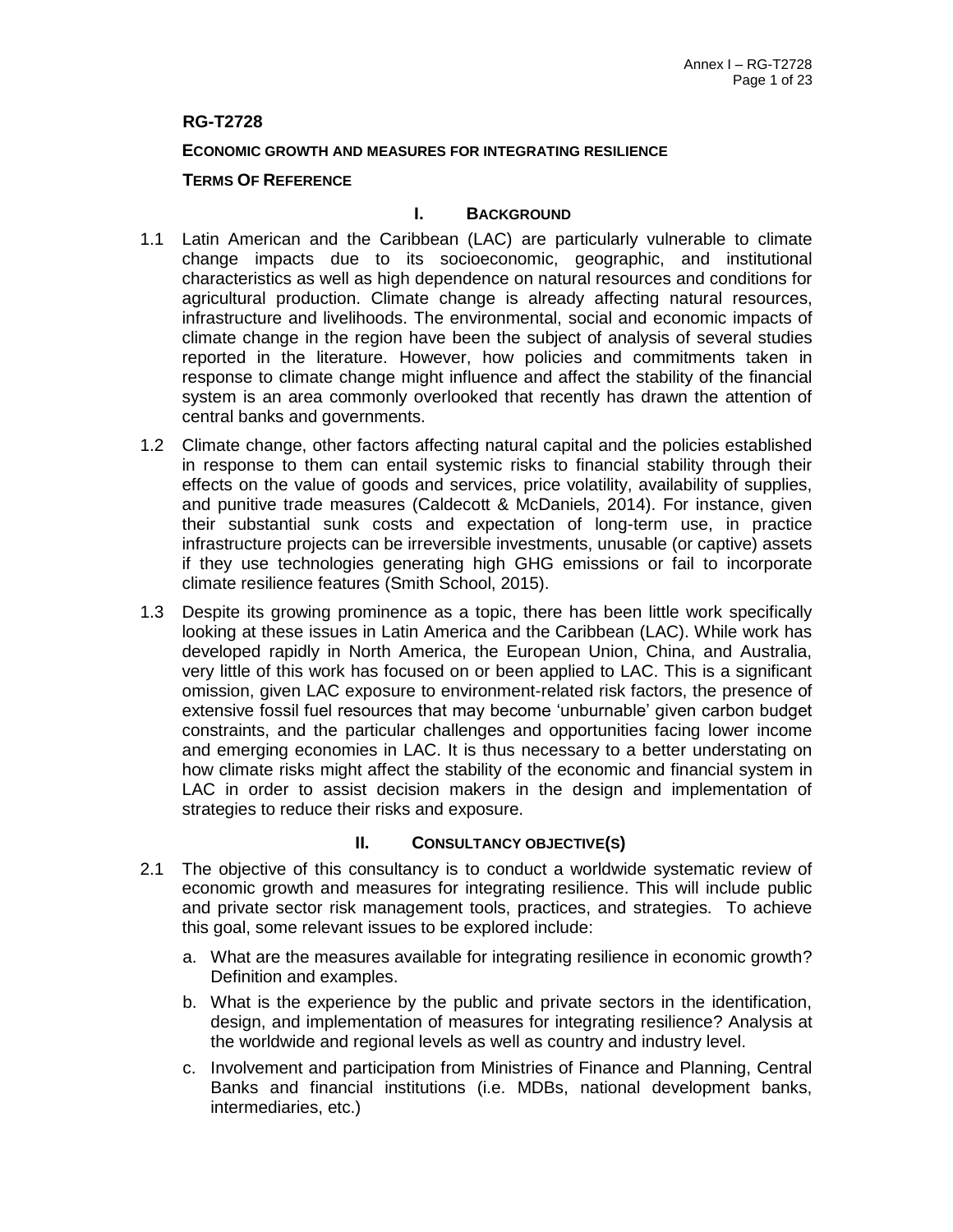- d. What countries are leading in this area? What firms/institutions? Key characteristics of these (in terms of institutional arrangement, technical and financial resources, key industries)
- e. Lessons learned in the identification, design, implementation and implementation of risk management tools, practices and/or strategies.

- 3.1 Specific activities to be performed during this consultancy include, among others:
	- a. Review available information and experiences, highlight specific and transferable examples of how this work can be applied, examine how this work has been applied so far, and what outcomes there have been or are likely to be. It would then set out how these examples of best practice might be developed and disseminated in the LAC region. The review would be case study heavy, using real world examples.
	- b. Conduct interviews with key stakeholders from public and private sectors. This would provide additional context on known and reported activities, identify activities that might not be known to study authors, and to identify work that might be in the pipeline, but is yet to be public domain.
	- c. Hold two meetings on climate risk management in Washington, DC (one internal presentation of draft report and then a presentation to an external audience), possibility of organizing another workshop in a place and date to be determined.

## **IV. REPORTS / DELIVERABLES**

- 4.1 The consultancy involves the delivery of at least the following products:
	- f. Product 1 Outline of desk review (Main activities section "a")
	- g. Product 2 Report of desk review (Main activities section "a")
	- h. Product 3 List of proposed stakeholders to be interviewed and methodology to be employed in the interview –include time schedule, structure of the interview and questionnaire if applicable (Main activities section "b")
	- i. Product 4 Document summarizing interviews (Main activities section "b")
	- j. Product 5 Report on climate risk management which consolidates, summarizes and revises products 2 and 4
	- k. Product 6 Short version of product 5 (5 pager that targets decision makers from the public and private sector, maximum 5 pages)
	- l. Product 7 Presentation of results in meetings, including some logistic support (for example, in the identification of speakers to present their experiences)

- 5.1 The schedule of payments for this consultancy follows:
	- a. 30% upon submission and Bank's acceptance of products 1 and 2. This report must be submitted within 15 and 90 calendar days respectively after the signature of the contract.
	- b. 10% upon submission and Bank's acceptance of product 3. This activity must be performed within 100 calendar days after the signature of the contract.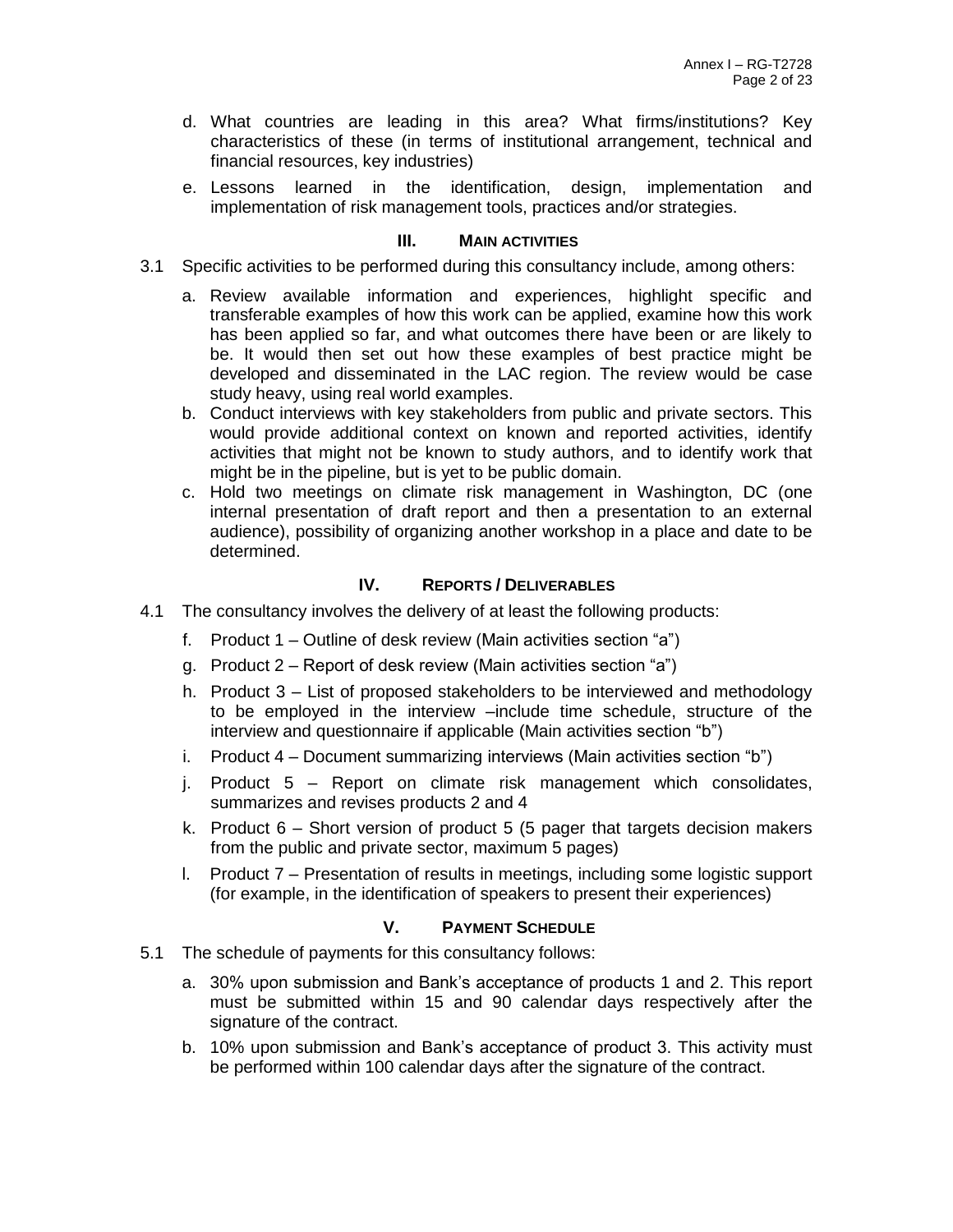- c. 30% upon submission and Banks's acceptance of products 4 and 5. This activity must be performed within 100 and 120 calendar days respectively after the signature of the contract.
- d. 10% upon submission and Banks's acceptance of product 6. This activity must be performed within 160 calendar days after the signature of the contract.
- e. 20% upon submission and Banks's acceptance of product 7. This activity must be performed within 300 calendar days after the signature of the contract.

The acceptance of all reports is in charge of Ms. Amal-Lee Amin (CSD/CCS) Division chief [\(amallea@iadb.org](mailto:amallea@iadb.org) – Ext. 1924); and, Mrs. Ana Rios (CSD/CCS) [\(arios@iadb.org](mailto:arios@iadb.org) – Ext. 3284).

## **VI. QUALIFICATIONS**

- 6.1 Academic Degree / Level & Years of Professional Work Experience: M.Sc. or equivalent and a minimum of ten(10) years of relevant professional experience or the equivalent combination of education and experience in the financial sector; as a professor in university; and/or as a researcher in a relevant organization; and, at least five (5) years of experience delivering talks and speeches to a broad variety of audiences.
- 6.2 Languages: English and Spanish.
- 6.3 Areas of Expertise: Environment, energy, and sustainability.
- 6.4 Skills: Strong publication record on climate (stranded assets a plus); member of board and/or advisory panels for governments, investment banks, and think tanks.

### **VII. CHARACTERISTICS OF THE CONSULTANCY**

- 7.1 Consultancy category and modality: Products and External Services Contractual, Lump Sum (PEC).
- 7.2 Contract duration: 50 days during a 10 month period.
- 7.3 Place(s) of work: External consultancy.
- 7.4 Travel: Travel expenses for two (2) trips.
- 7.5 Division Leader or Coordinator: The contractual will work under the supervision of Ms. Amal-Lee Amin (CSD/CCS) Division Chief [\(amalleea@iadb.org](mailto:amalleea@iadb.org) – Ext. 1924), and Mrs. Ana Rios −Climate Change Specialist (CSD/CCS) [\(arios@iadb.org](mailto:arios@iadb.org) – Ext. 3284).

**Payment and Conditions:** Compensation will be determined in accordance with Bank's policies and procedures. In addition, candidates must be citizens of an IDB member country.

**Consanguinity:** Pursuant to applicable Bank policy, candidates with relatives (including the fourth degree of consanguinity and the second degree of affinity, including spouse) working for the Bank as staff members or Complementary Workforce contractuals, will not be eligible to provide services for the Bank.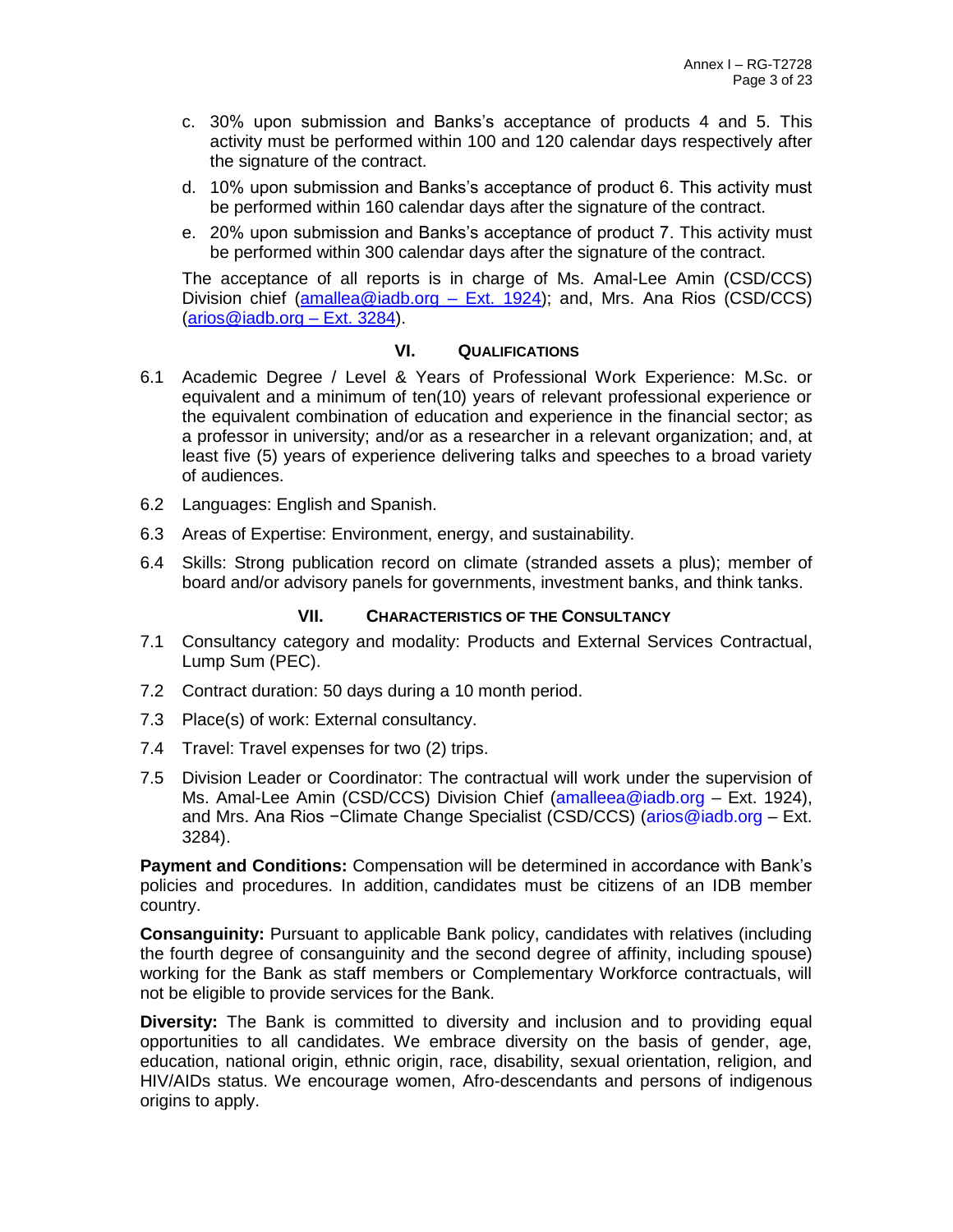## **RG-T2728**

### **FINANCIAL STABILITY GIVEN THE SYSTEMIC NATURE OF CLIMATE RISK**

### **TERMS OF REFERENCE**

### **I. BACKGROUND**

- 1.1 Latin American and the Caribbean (LAC) are particularly vulnerable to climate change impacts due to its socioeconomic, geographic, and institutional characteristics as well as high dependence on natural resources and conditions for agricultural production. Climate change is already affecting natural resources, infrastructure and livelihoods. The environmental, social and economic impacts of climate change in the region have been the subject of analysis of several studies reported in the literature. However, how policies and commitments taken in response to climate change might influence and affect the stability of the financial system is an area commonly overlooked that recently has drawn the attention of central banks and governments.
- 1.2 Climate change, other factors affecting natural capital and the policies established in response to them can entail systemic risks to financial stability through their effects on the value of goods and services, price volatility, availability of supplies, and punitive trade measures (Caldecott & McDaniels, 2014). For instance, given their substantial sunk costs and expectation of long-term use, in practice infrastructure projects can be irreversible investments, unusable (or captive) assets if they use technologies generating high GHG emissions or fail to incorporate climate resilience features (Smith School, 2015).
- 1.3 Despite its growing prominence as a topic, there has been little work specifically looking at these issues in Latin America and the Caribbean (LAC). While work has developed rapidly in North America, the European Union, China, and Australia, very little of this work has focused on or been applied to LAC. This is a significant omission, given LAC exposure to environment-related risk factors, the presence of extensive fossil fuel resources that may become 'unburnable' given carbon budget constraints, and the particular challenges and opportunities facing lower income and emerging economies in LAC. It is thus necessary to a better understating on how climate risks might affect the stability of the economic and financial system in LAC in order to assist decision makers in the design and implementation of strategies to reduce their risks and exposure.

- 2.1 The objective of this consultancy is to conduct a worldwide systematic review and analysis of the financial stability given the systemic nature of climate risk. To achieve this goal, some relevant issues to be explored include:
	- a. What are the channels from which climate risk affects financial stability? Definition and examples.
	- b. What is the experience by the public and private sectors in the identification, design, and implementation of measures to tackle financial instability due to climate risk? Analysis at the worldwide and regional levels as well as country and industry level.
	- c. Involvement and participation from Ministries of Finance and Planning, Central Banks and financial institutions (i.e. MDBs, national development banks, etc.)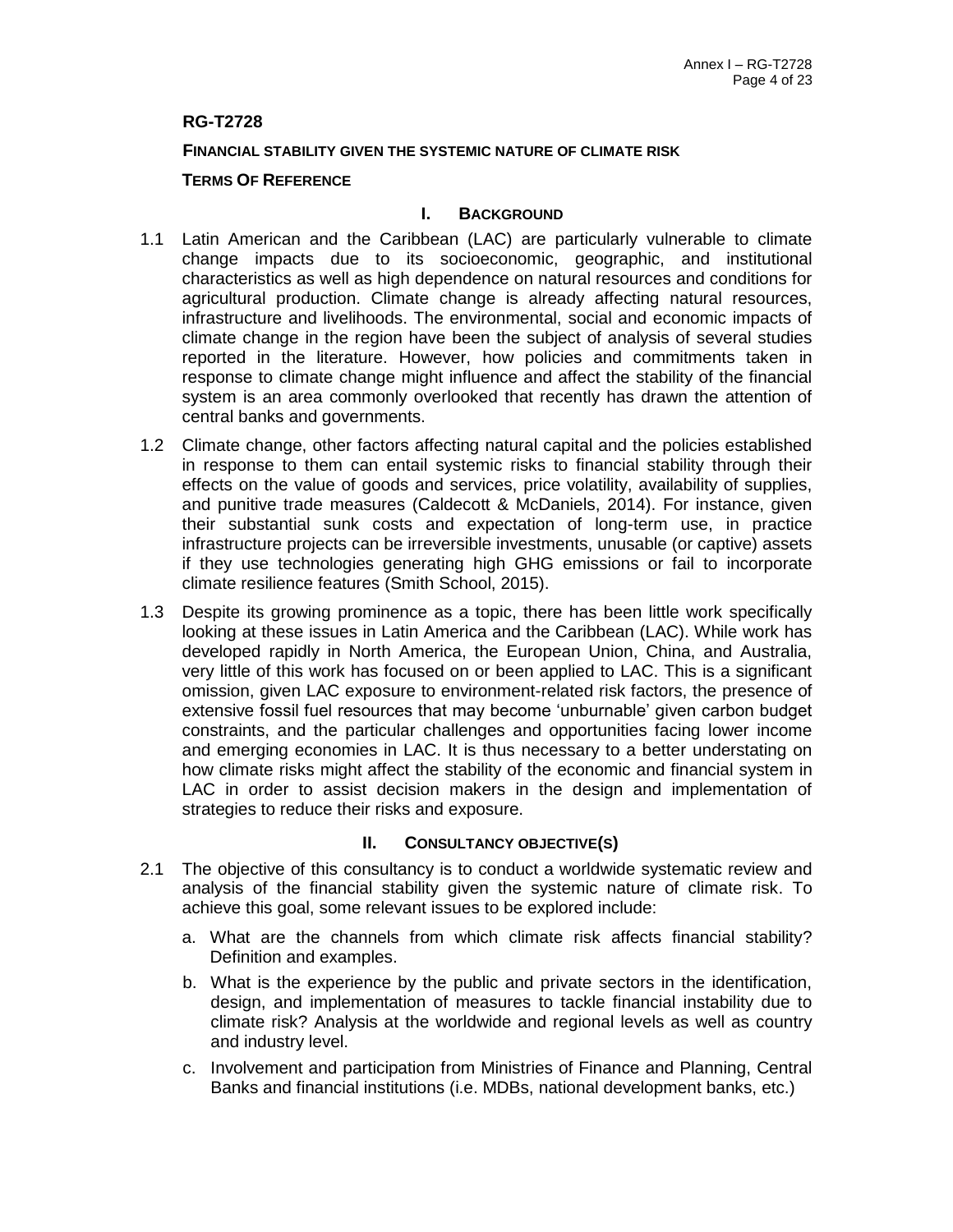- d. What countries are leading in this area? What firms/institutions? Key characteristics of these (in terms of institutional arrangement, technical and financial resources, key industries)
- e. Lessons learned in the identification, design, implementation and implementation of management tools, practices and/or strategies to tackle financial instability due to climate risk.

- 3.1 Specific activities to be performed during this consultancy include, among others:
	- a. Review available information and experiences, highlight specific and transferable examples of how this work can be applied, examine how this work has been applied so far, and what outcomes there have been or are likely to be. It would then set out how these examples of best practice might be developed and disseminated in the LAC region. The review would be case study heavy, using real world examples.
	- b. Conduct interviews with key stakeholders from public and private sectors. This would provide additional context on known and reported activities, identify activities that might not be known to study authors, and to identify work that might be in the pipeline, but is yet to be public domain.
	- c. Hold two meetings on climate risk management in Washington, DC (one internal presentation of draft report and then a presentation to an external audience), possibility of organizing another workshop in a place and date to be determined.

# **IV. REPORTS / DELIVERABLES**

- 4.1 The consultancy involves the delivery of at least the following products:
	- a. Product 1 Outline of desk review (Main activities section "a")
	- b. Product 2 Report of desk review (Main activities section "a")
	- c. Product 3 List of proposed stakeholders to be interviewed and methodology to be employed in the interview –include time schedule, structure of the interview and questionnaire if applicable (Main activities section "b")
	- d. Product 4 Document summarizing interviews (Main activities section "b")
	- e. Product 5 Report on climate risk management which consolidates, summarizes and revises products 2 and 4
	- f. Product 6 Short version of product 5 (5 pager that targets decision makers from the public and private sector, maximum 5 pages)
	- g. Product 7 Presentation of results in meetings, including some logistic support (for example, in the identification of speakers to present their experiences)

- 5.1 The schedule of payments for this consultancy follows:
	- a. 30% upon submission and Bank's acceptance of products 1 and 2. This report must be submitted within 15 and 90 calendar days respectively after the signature of the contract.
	- b. 10% upon submission and Bank's acceptance of product 3. This activity must be performed within 100 calendar days after the signature of the contract.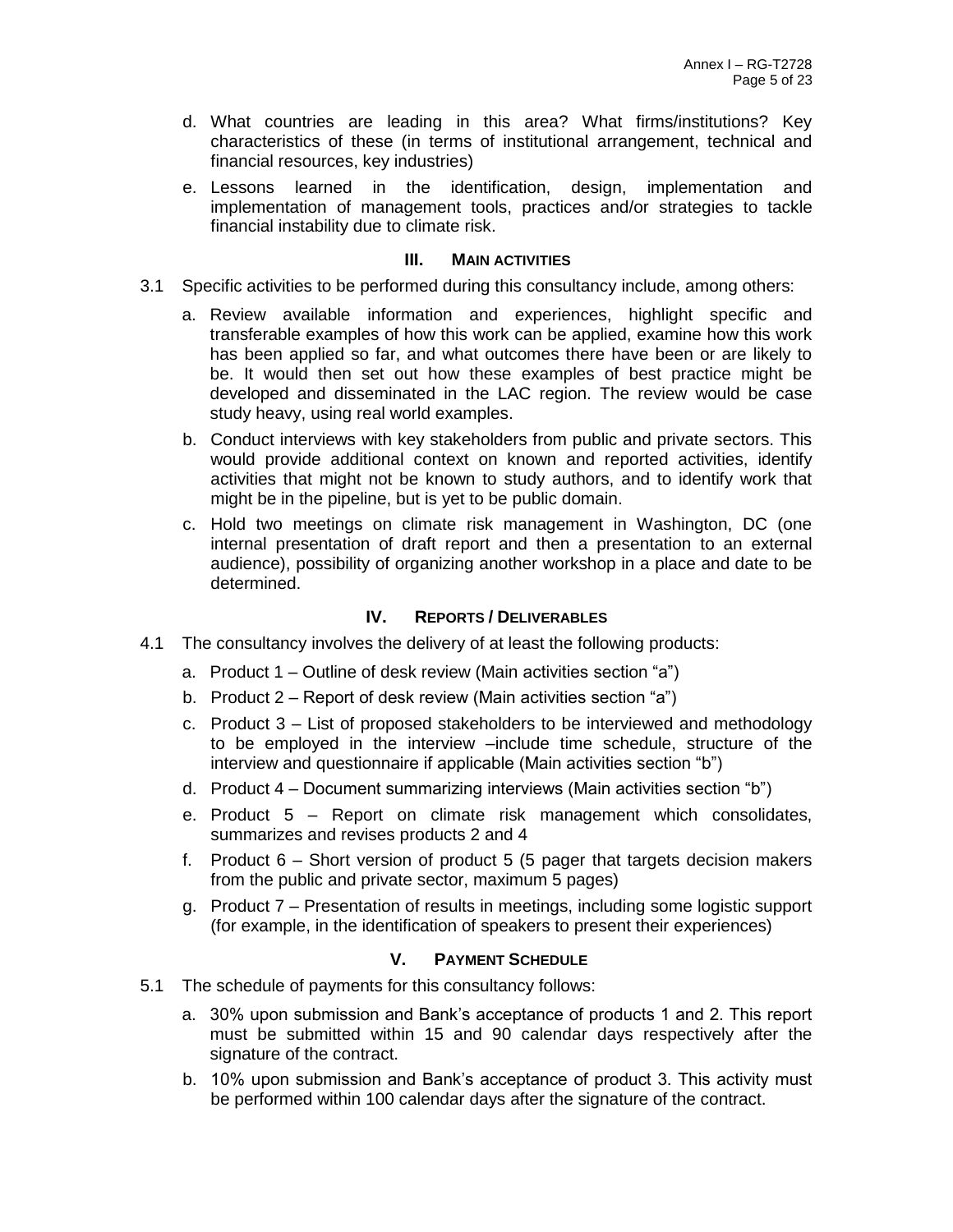- c. 30% upon submission and Banks's acceptance of products 4 and 5. This activity must be performed within 100 and 120 calendar days respectively after the signature of the contract.
- d. 10% upon submission and Banks's acceptance of product 6. This activity must be performed within 160 calendar days after the signature of the contract.
- e. 20% upon submission and Banks's acceptance of product 7. This activity must be performed within 300 calendar days after the signature of the contract.

The acceptance of all reports is in charge of Ms. Amal-Lee Amin (CSD/CCS) Division chief [\(amallea@iadb.org](mailto:amallea@iadb.org) – Ext. 1924); and, Mrs. Ana Rios (CSD/CCS) [\(arios@iadb.org](mailto:arios@iadb.org) – Ext. 3284).

### **VI. QUALIFICATIONS**

- 6.1 Academic Degree / Level & Years of Professional Work Experience: M.Sc. or equivalent and a minimum of ten(10) years of relevant professional experience or the equivalent combination of education and experience in the financial sector; as a professor in university; and/or as a researcher in a relevant organization; and, at least five (5) years of experience delivering talks and speeches to a broad variety of audiences.
- 6.2 Languages: English and Spanish.
- 6.3 Areas of Expertise: Environment, energy, and sustainability.
- 6.4 Skills: Strong publication record on climate (stranded assets a plus); member of board and/or advisory panels for governments, investment banks, etc.).

# **VII. CHARACTERISTICS OF THE CONSULTANCY**

- 7.1 Consultancy category and modality: Products and External Services Contractual, Lump Sum (PEC).
- 7.2 Contract duration: 50 days during a 10 month period.
- 7.3 Place(s) of work: External consultancy.
- 7.4 Travel: Travel expenses for two (2) trips.
- *7.5* Division Leader or Coordinator: The contractual will work under the supervision of Ms. Amal-Lee Amin Division Chief [\(amalleea@iadb.org](mailto:amalleea@iadb.org) – Ext. 1924), and Mrs. Ana Rios −Climate Change Specialist [\(arios@iadb.org](mailto:arios@iadb.org) – Ext. 3284).

**Payment and Conditions:** Compensation will be determined in accordance with Bank's policies and procedures. In addition, candidates must be citizens of an IDB member country.

**Consanguinity:** Pursuant to applicable Bank policy, candidates with relatives (including the fourth degree of consanguinity and the second degree of affinity, including spouse) working for the Bank as staff members or Complementary Workforce contractuals, will not be eligible to provide services for the Bank.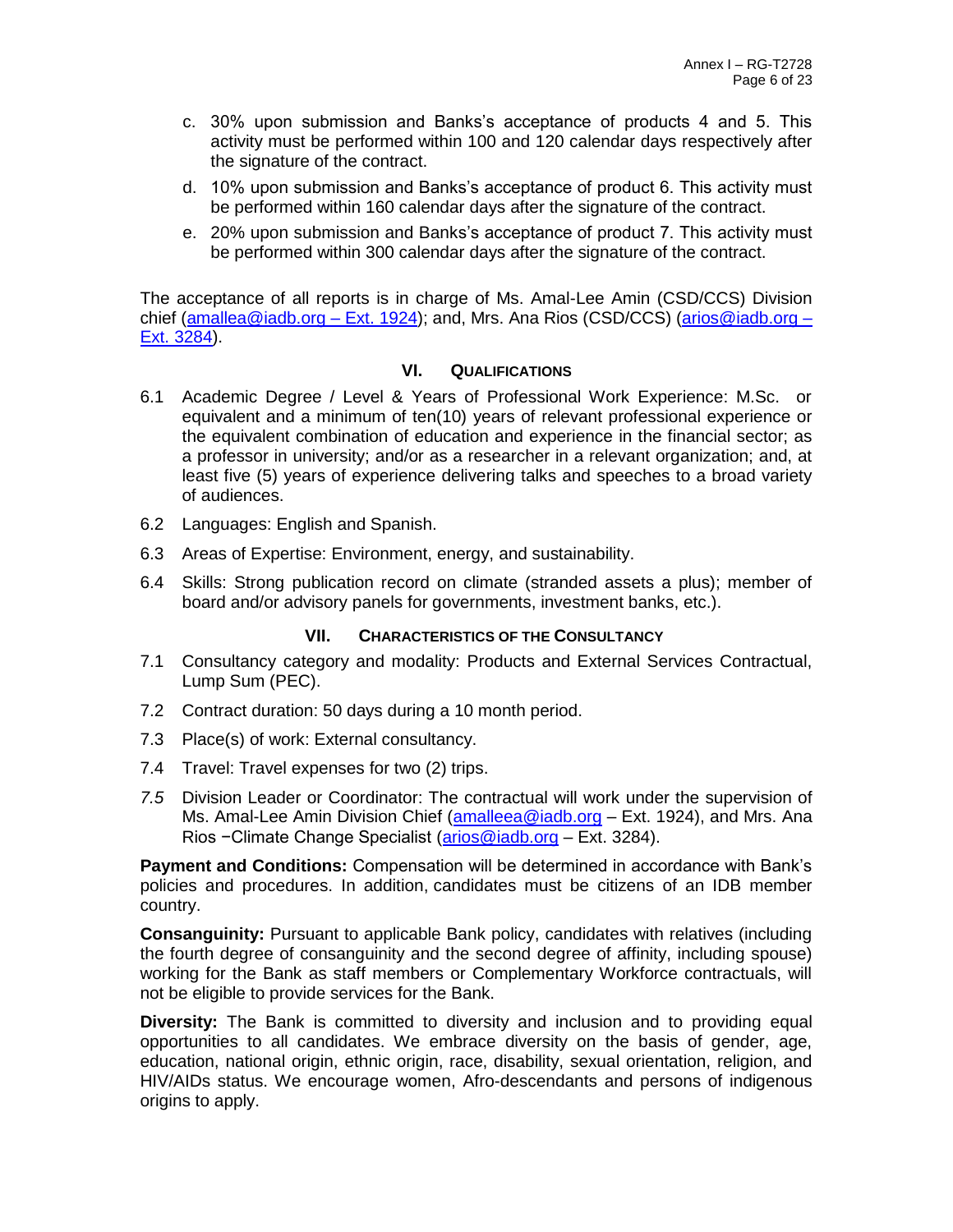## **RG-T2728 CLIMATE RISK ON SOVEREIGN ASSETS AND LIABILITIES TERMS OF REFERENCE**

## **I. BACKGROUND**

- 1.1 Latin American and the Caribbean (LAC) are particularly vulnerable to climate change impacts due to its socioeconomic, geographic, and institutional characteristics as well as high dependence on natural resources and conditions for agricultural production. Climate change is already affecting natural resources, infrastructure and livelihoods. The environmental, social and economic impacts of climate change in the region have been the subject of analysis of several studies reported in the literature. However, how policies and commitments taken in response to climate change might influence and affect the stability of the financial system is an area commonly overlooked that recently has drawn the attention of central banks and governments.
- 1.2 Climate change, other factors affecting natural capital and the policies established in response to them can entail systemic risks to financial stability through their effects on the value of goods and services, price volatility, availability of supplies, and punitive trade measures (Caldecott & McDaniels, 2014). For instance, given their substantial sunk costs and expectation of long-term use, in practice infrastructure projects can be irreversible investments, unusable (or captive) assets if they use technologies generating high GHG emissions or fail to incorporate climate resilience features (Smith School, 2015).
- 1.3 Despite its growing prominence as a topic, there has been little work specifically looking at these issues in Latin America and the Caribbean (LAC). While work has developed rapidly in North America, the European Union, China, and Australia, very little of this work has focused on or been applied to LAC. This is a significant omission, given LAC exposure to environment-related risk factors, the presence of extensive fossil fuel resources that may become 'unburnable' given carbon budget constraints, and the particular challenges and opportunities facing lower income and emerging economies in LAC. It is thus necessary to a better understating on how climate risks might affect the stability of the economic and financial system in LAC in order to assist decision makers in the design and implementation of strategies to reduce their risks and exposure.

- 2.1 The objective of this consultancy is to conduct an analysis of climate risk on sovereign assets and liabilities. To achieve this goal, some relevant issues to be explored include:
	- a. How climate risk affects sovereign assets and liabilities? What are the main channels and impacts?
	- b. What are the measures available for considering climate risk in sovereign assets and liabilities? Definition and examples.
	- c. What is the experience in the identification, design, and implementation of measures to take into account climate risk on sovereign assets and liabilities? Analysis at the worldwide and regional levels as well as country and industry level.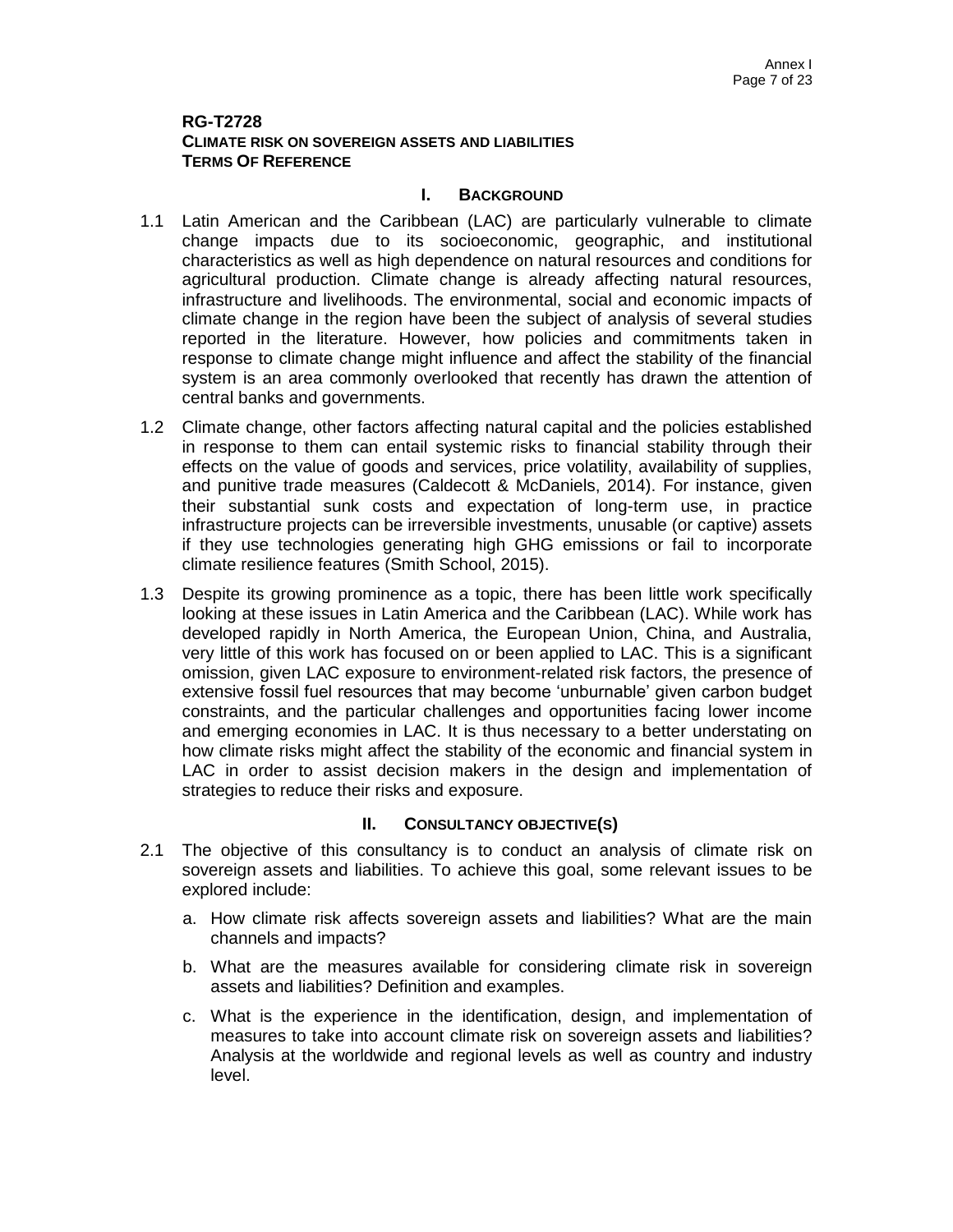- d. Involvement and participation from Ministries of Finance and Planning, Central Banks and financial institutions (i.e. MDBs, national development banks, intermediaries, etc.)
- e. What countries are leading in this area? What institutions? Key characteristics of these (in terms of institutional arrangement, technical and financial resources, and key industries) Lessons learned in the identification, design, implementation and implementation of risk management tools, and strategies.
- f. Propose, apply and validate methodology to consider climate risk in sovereign assets and liabilities in LAC.

- 3.1 Specific activities to be performed during this consultancy include, among others:
	- a. Review available information and experiences, highlight specific and transferable examples of how this work can be applied, examine how this work has been applied so far, and what outcomes there have been or are likely to be. It would then set out how these examples of best practice might be developed and disseminated in the LAC region. The review would be case study heavy, using real world examples.
	- b. Conduct interviews with key stakeholders. This would provide additional context on known and reported activities, identify activities that might not be known to study authors, and to identify work that might be in the pipeline, but is yet to be public domain.
	- c. Hold two meetings on climate risk management in Washington, DC (one internal presentation of draft report and then a presentation to an external audience), possibility of organizing another workshop in a place and date to be determined.

# **IV. REPORTS / DELIVERABLES**

- 4.1 The consultancy involves the delivery of at least the following products:
	- a. Product 1 Outline of desk review (Main activities section "a")
	- b. Product 2 Report of desk review (Main activities section "a")
	- c. Product 3 List of proposed stakeholders to be interviewed and methodology to be employed in the interview –include time schedule, structure of the interview and questionnaire if applicable (Main activities section "b")
	- d. Product 4 Document summarizing interviews (Main activities section "b")
	- e. Product 5 Report on climate risk management which consolidates, summarizes and revises products 2 and 4
	- f. Product 6 Short version of product 5 (5 pager that targets decision makers from the public and private sector, maximum 5 pages)
	- g. Product 7 Presentation of results in meetings, including some logistic support (for example, in the identification of speakers to present their experiences)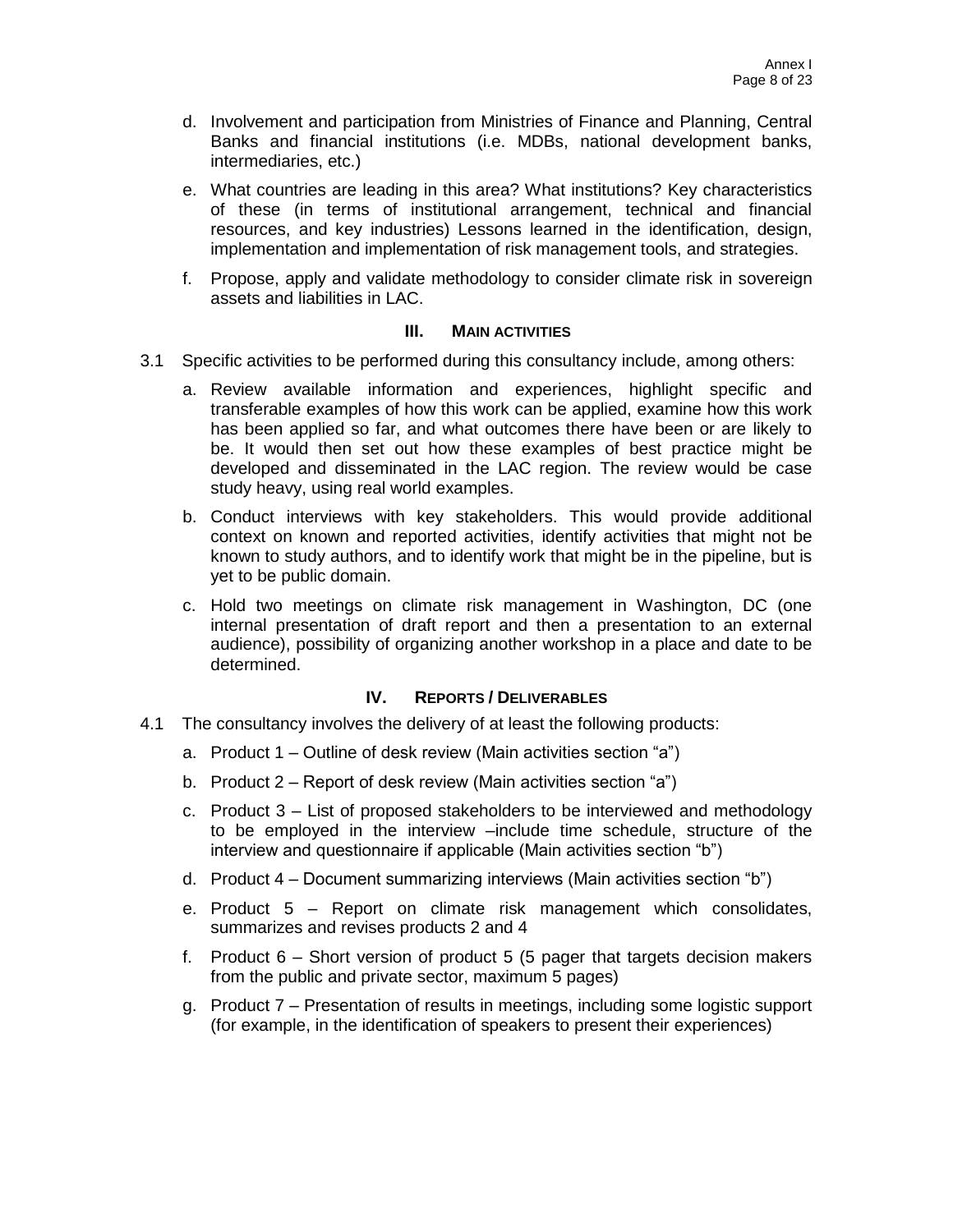## **V. PAYMENT SCHEDULE**

- 5.1 The schedule of payments for this consultancy follows:
	- a. 30% upon submission and Bank's acceptance of products 1 and 2. This report must be submitted within 15 and 90 calendar days respectively after the signature of the contract.
	- b. 10% upon submission and Bank's acceptance of product 3. This activity must be performed within 100 calendar days after the signature of the contract.
	- c. 30% upon submission and Banks's acceptance of products 4 and 5. This activity must be performed within 100 and 120 calendar days respectively after the signature of the contract.
	- d. 10% upon submission and Banks's acceptance of product 6. This activity must be performed within 160 calendar days after the signature of the contract.
	- e. 20% upon submission and Banks's acceptance of product 7. This activity must be performed within 300 calendar days after the signature of the contract.

The acceptance of all reports is in charge of Ms. Amal-Lee Amin (CSD/CCS) Division chief [\(amallea@iadb.org](mailto:amallea@iadb.org) – Ext. 1924); and, Mrs. Ana Rios (CSD/CCS) [\(arios@iadb.org](mailto:arios@iadb.org) – Ext. 3284).

## **VI. QUALIFICATIONS**

- 6.1 Academic Degree / Level & Years of Professional Work Experience: M.Sc. or equivalent and a minimum of ten(10) years of relevant professional experience or the equivalent combination of education and experience in the financial sector; as a professor in university; and/or as a researcher in a relevant organization; and, at least five (5) years of experience delivering talks and speeches to a broad variety of audiences.
- 6.2 Languages: English and Spanish.
- 6.3 Areas of Expertise: Environment, energy, and sustainability.
- 6.4 Skills: Strong publication record on climate (stranded assets a plus); member of board and/or advisory panels for governments, investment banks, and/or think tanks.

### **VII. CHARACTERISTICS OF THE CONSULTANCY**

- 7.1 Consultancy category and modality: Products and External Services Contractual, Lump Sum (PEC).
- 7.2 Contract duration: 50 days during a 10 month period.
- 7.3 Place(s) of work: External consultancy.
- 7.4 Travel: Travel expenses for two (2) trips.
- *7.5* Division Leader or Coordinator: The contractual will work under the supervision of Ms. Amal-Lee Amin (CSD/CCS) Division Chief [\(amalleea@iadb.org](mailto:amalleea@iadb.org) - Ext. 1924), and Mrs. Ana Rios −Climate Change Specialist (CSD/CCS) [\(arios@iadb.org](mailto:arios@iadb.org) – Ext. 3284).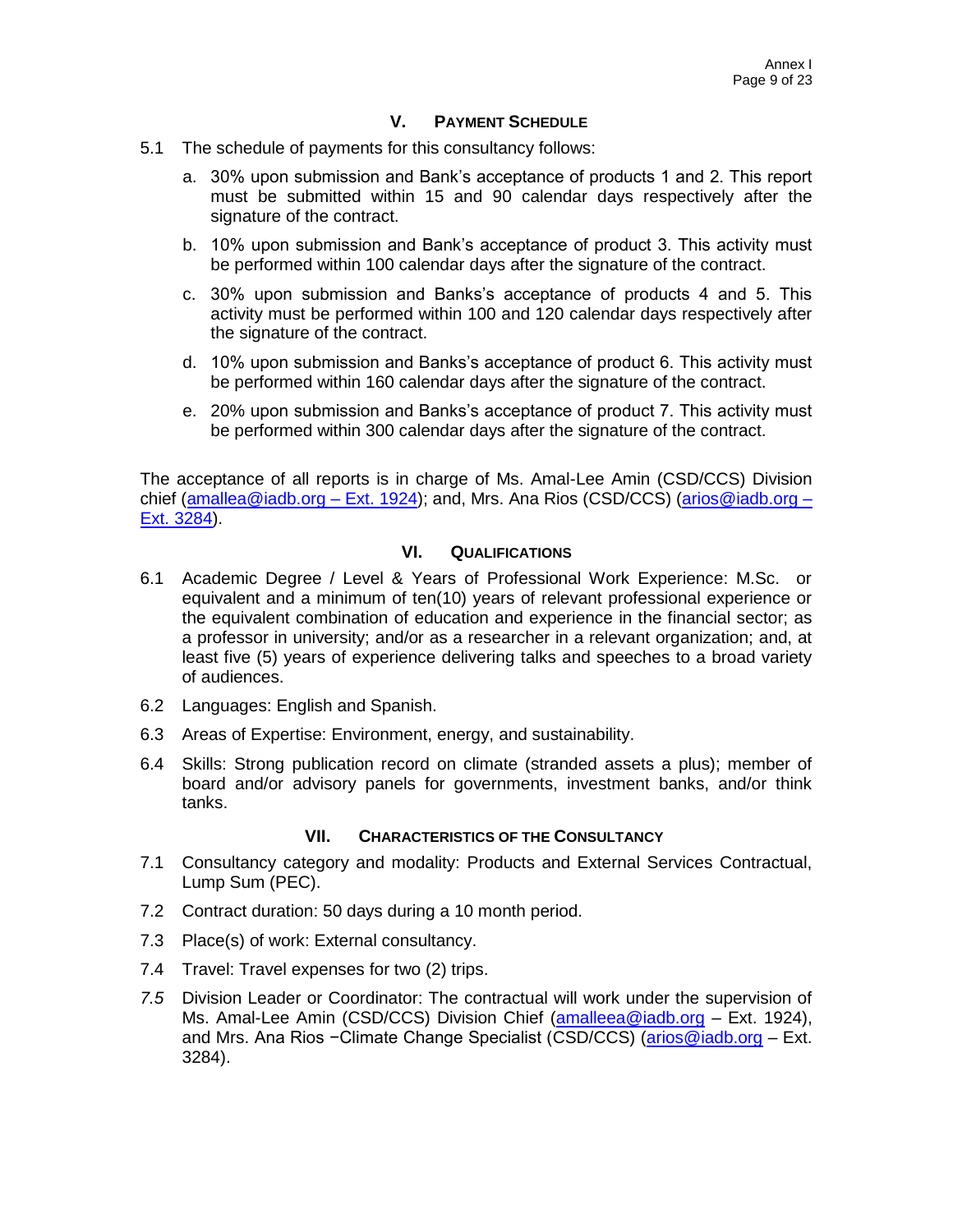**Payment and Conditions:** Compensation will be determined in accordance with Bank's policies and procedures. In addition, candidates must be citizens of an IDB member country.

**Consanguinity:** Pursuant to applicable Bank policy, candidates with relatives (including the fourth degree of consanguinity and the second degree of affinity, including spouse) working for the Bank as staff members or Complementary Workforce contractuals, will not be eligible to provide services for the Bank.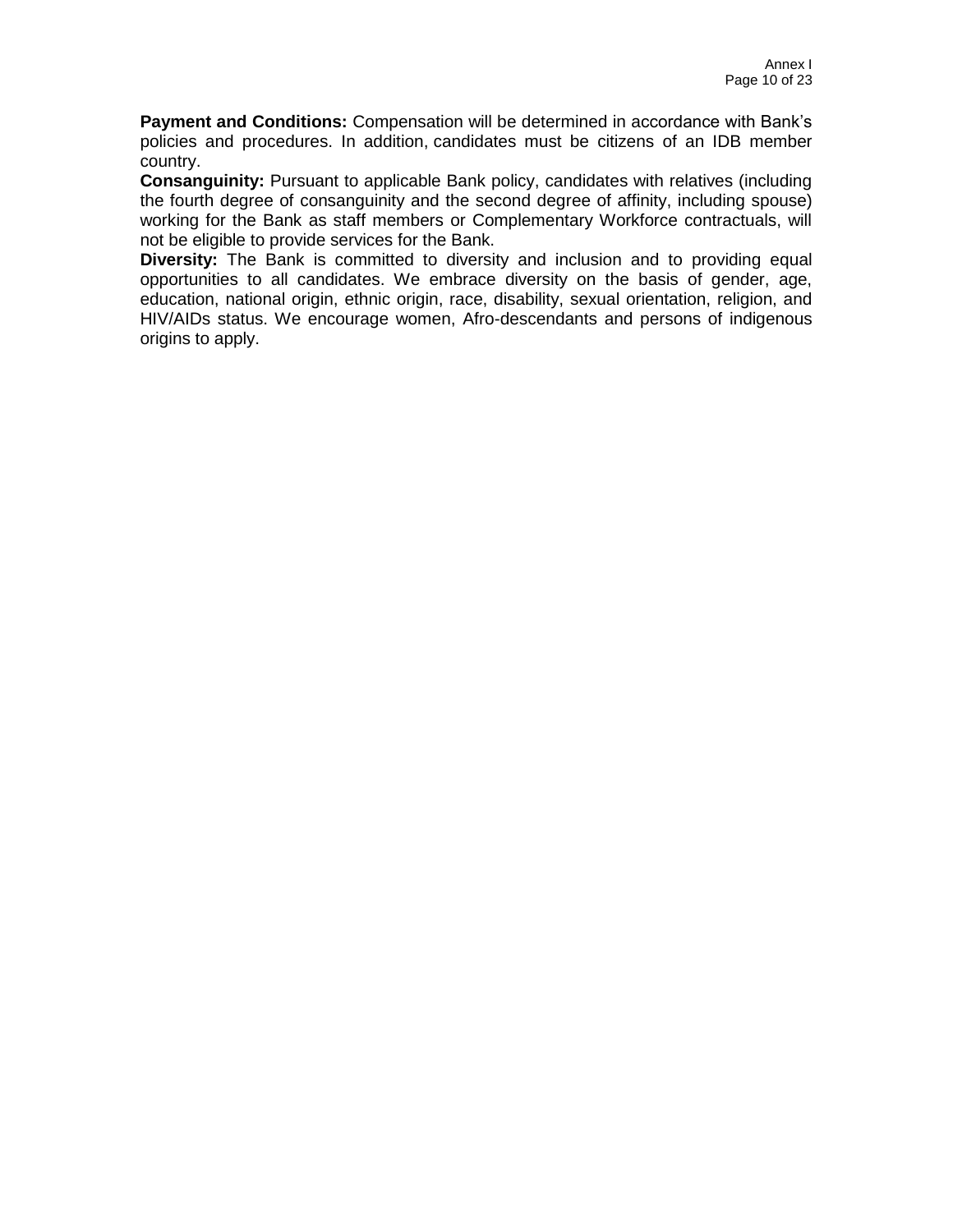## **RG-T2728 CLIMATE RISK AND RESILIENCE ADDRESSED WITHIN PUBLIC AND PRIVATE PARTNERSHIPS AND OTHER FINANCING APPROACHES TERMS OF REFERENCE**

### **I. BACKGROUND**

- 1.1 Latin American and the Caribbean (LAC) are particularly vulnerable to climate change impacts due to its socioeconomic, geographic, and institutional characteristics as well as high dependence on natural resources and conditions for agricultural production. Climate change is already affecting natural resources, infrastructure and livelihoods. The environmental, social and economic impacts of climate change in the region have been the subject of analysis of several studies reported in the literature. However, how policies and commitments taken in response to climate change might influence and affect the stability of the financial system is an area commonly overlooked that recently has drawn the attention of central banks and governments.
- 1.2 Climate change, other factors affecting natural capital and the policies established in response to them can entail systemic risks to financial stability through their effects on the value of goods and services, price volatility, availability of supplies, and punitive trade measures (Caldecott & McDaniels, 2014). For instance, given their substantial sunk costs and expectation of long-term use, in practice infrastructure projects can be irreversible investments, unusable (or captive) assets if they use technologies generating high GHG emissions or fail to incorporate climate resilience features (Smith School, 2015).
- 1.3 Despite its growing prominence as a topic, there has been little work specifically looking at these issues in Latin America and the Caribbean (LAC). While work has developed rapidly in North America, the European Union, China, and Australia, very little of this work has focused on or been applied to LAC. This is a significant omission, given LAC exposure to environment-related risk factors, the presence of extensive fossil fuel resources that may become 'unburnable' given carbon budget constraints, and the particular challenges and opportunities facing lower income and emerging economies in LAC. It is thus necessary to a better understating on how climate risks might affect the stability of the economic and financial system in LAC in order to assist decision makers in the design and implementation of strategies to reduce their risks and exposure.
- 1.4 How to use financial instruments and vehicles for scaling up investment in sustainable infrastructure and ensure its climate-resilience is a key concern for governments and financiers alike. Levels of public sector financing for infrastructure are low and will become even more limited during times of fiscal constraints. Given this, it is essential to understand how public resources can be used to best mobilize the private sector for sustainable infrastructure. In particular, it is necessary to consider how best to mobilize long-term finance to close the financing gap. Global studies indicate that the cumulative infrastructure investment need between 2015 and 2030 is in the order of around 89 Trillion dollars- this number increases however in around 4.0 Trillion dollars if sustainability is factored in. As a result, cumulative financing gap has been estimated at 39 to 51 Trillion dollars for the next 15 years.
- 1.5 In line with the points mentioned above and in response to mandates set by the international community through the Addis Ababa Action Agenda, the Sustainable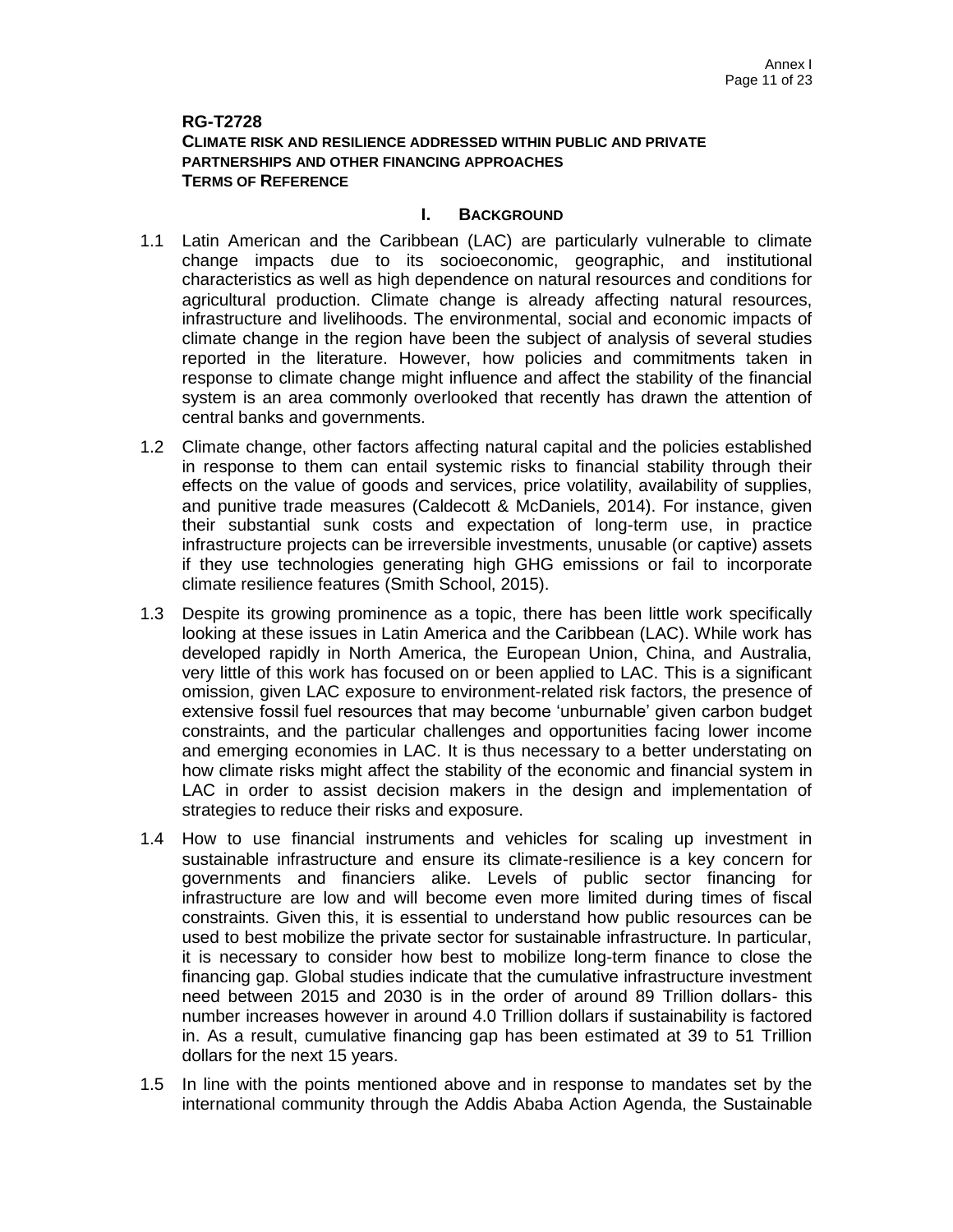Development Goals and the historic Paris Agreement, this consultancy will facilitate the identification of requirements to structure innovative financial instruments, Public Private Partnerships, and green bonds for closing the financing gap within the region and scaled up investment in sustainable infrastructure. This adjustment will help the Bank understand how the financial sector is looking at sustainability and what its implications are for the IDBG's approach towards investment in sustainable infrastructure. This will help ensure the IDBG develops pipelines of sustainable infrastructure projects that are better aligned with investors' interests and their risk appetites. In turn, this will reduce the cost of capital making investments in sustainable infrastructure more affordable providing even greater economic benefits for countries in the region.

1.6 Moreover, given fast changes in this evolving field, among them, the number of actors, new funds, technology and governance, results of this consultancy will allow a better understanding of challenges and opportunities for the Bank to be able to lead transformation towards a low carbon and resilient economy. In this sense, the Bank and its clients would benefit from broader exposure to best practices in SI investment to support strategic work stream on climate change in the region.

## **II. CONSULTANCY OBJECTIVE(S)**

- 2.1 The objective of this consultancy is to conduct an analysis to identify how climate risk and resilience can be addressed within public and private partnerships and other financing approaches. To achieve this goal, some relevant issues to be explored include:
	- a. How public and private partnerships are building climate resilience?
	- b. What is the experience in the identification, design, and implementation of public-private measures to build resilience? What incentives are being used? Analysis at the worldwide and regional levels as well as country and industry level.
	- c. Involvement and participation from different sectors and players from the public and private sectors.
	- d. What countries are leading in this area? What institutions? Key characteristics of these (in terms of institutional arrangement, technical and financial resources, key industries) Lessons learned in the identification, design, implementation and implementation of risk management tools, practices and/or strategies.
	- e. What other financing approaches are being used? What is the experience?

### **III. MAIN ACTIVITIES**

- 3.1 Specific activities to be performed during this consultancy include, among others:
	- a. Review available information and experiences, highlight specific and transferable examples of how this work can be applied, examine how this work has been applied so far, and what outcomes there have been or are likely to be. It would then set out how these examples of best practice might be developed and disseminated in the LAC region. The review would be case study heavy, using real world examples.
	- b. Conduct interviews with key stakeholders. This would provide additional context on known and reported activities, identify activities that might not be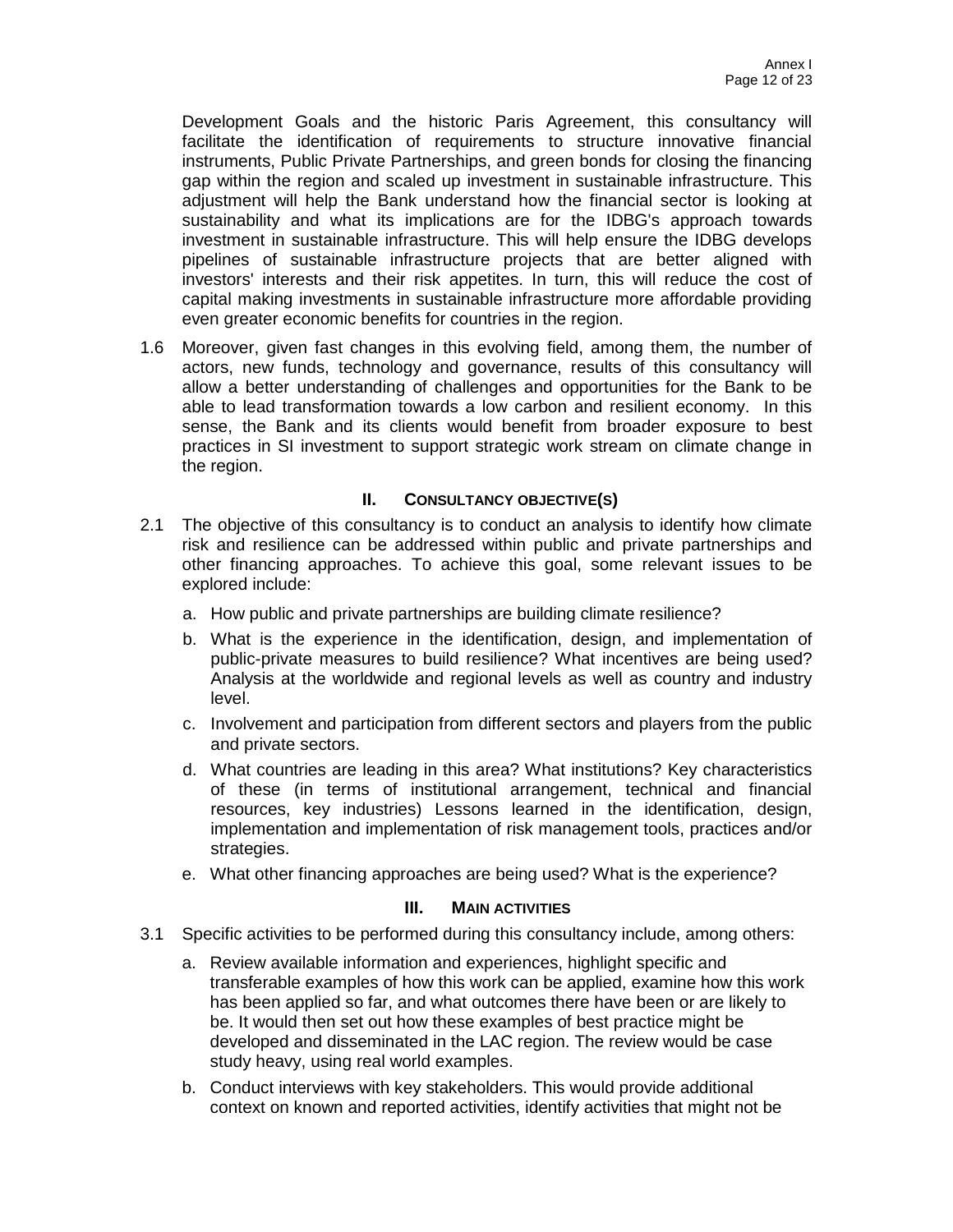known to study authors, and to identify work that might be in the pipeline, but is yet to be public domain.

c. Hold a meeting in Washington, DC and organizing another workshop in a place and date to be determined.

# **IV. REPORTS / DELIVERABLES**

- 4.1 The consultancy involves the delivery of at least the following products:
	- a. Product 1 Outline of desk review (Main activities section "a")
	- b. Product 2 Report of desk review (Main activities section "a")
	- c. Product 3 List of proposed stakeholders to be interviewed and methodology to be employed in the interview –include time schedule, structure of the interview and questionnaire if applicable (Main activities section "b")
	- d. Product 4 Document summarizing interviews (Main activities section "b")
	- e. Product 5 Report on climate risk management which consolidates, summarizes and revises products 2 and 4
	- f. Product 6 Short version of product 5 (5 pager that targets decision makers from the public and private sector, maximum 5 pages)
	- g. Product 7 Presentation of results in meetings, including some logistic support (for example, in the identification of speakers to present their experiences)

# **V. PAYMENT SCHEDULE**

- 5.1 The schedule of payments for this consultancy follows:
	- a. 30% upon submission and Bank's acceptance of products 1 and 2. This report must be submitted within 15 and 90 calendar days respectively after the signature of the contract.
	- b. 10% upon submission and Bank's acceptance of product 3. This activity must be performed within 100 calendar days after the signature of the contract.
	- c. 30% upon submission and Banks's acceptance of products 4 and 5. This activity must be performed within 100 and 120 calendar days respectively after the signature of the contract.
	- d. 10% upon submission and Banks's acceptance of product 6. This activity must be performed within 160 calendar days after the signature of the contract.
	- e. 20% upon submission and Banks's acceptance of product 7. This activity must be performed within 300 calendar days after the signature of the contract.

The acceptance of all reports is in charge of Ms. Amal-Lee Amin (CSD/CCS) Division chief [\(amallea@iadb.org](mailto:amallea@iadb.org) – Ext. 1924); and, Mrs. Ana Rios (CSD/CCS) [\(arios@iadb.org](mailto:arios@iadb.org) – Ext. 3284).

# **VI. QUALIFICATIONS**

- 6.1 International firm
- 6.2 Languages: English, Spanish highly desirable.
- 6.3 Areas of Expertise: Environment, energy, and sustainability.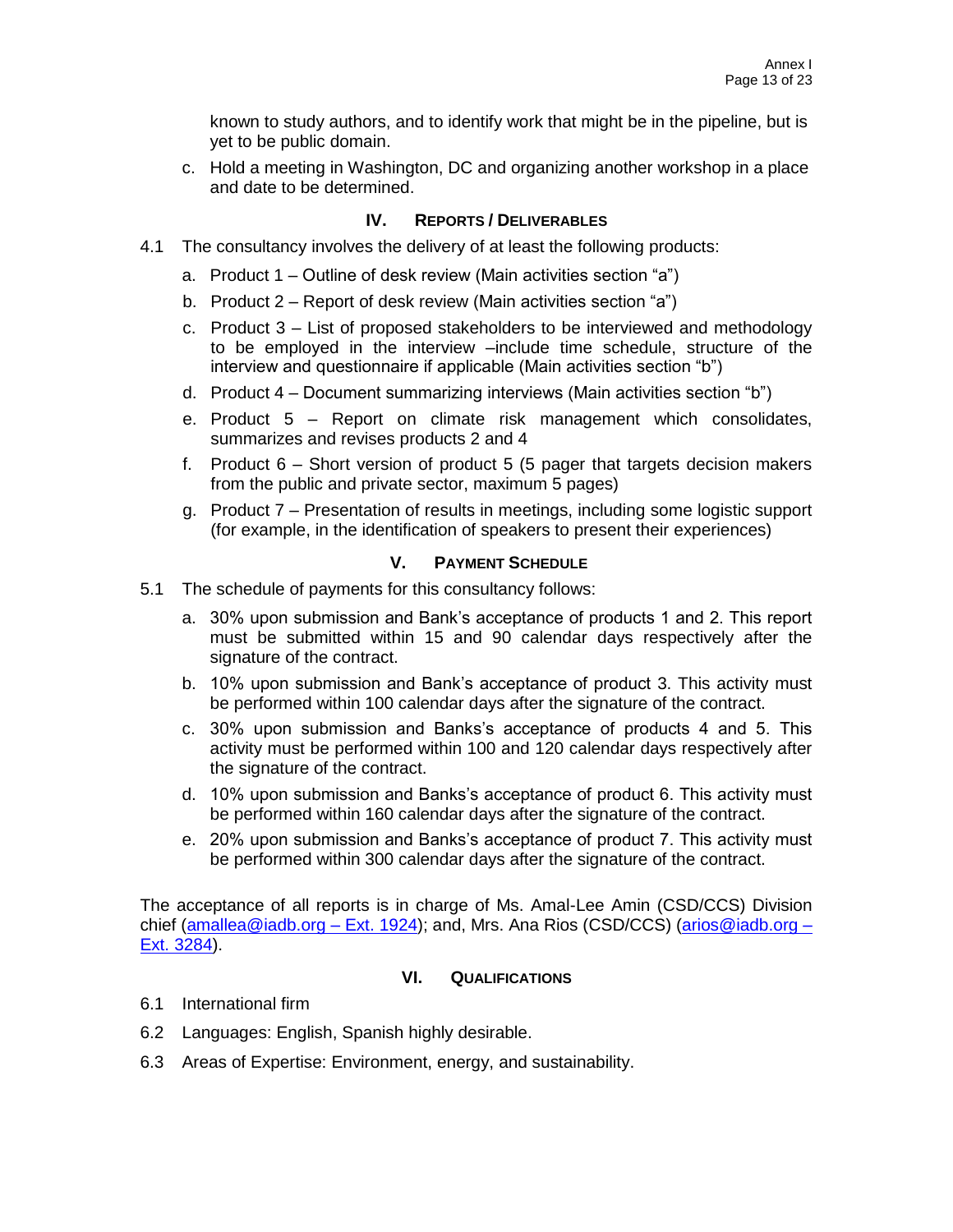6.4 Skills: Strong publication record on climate (stranded assets a plus); member of board and/or advisory panels for governments, investment banks, and/or think tanks.

## **VII. CHARACTERISTICS OF THE CONSULTANCY**

- 7.1 Consultancy category and modality: International firm, lump sum.
- 7.2 Contract duration: 60 days during a 6 month period.
- 7.3 Place(s) of work: External consultancy.
- 7.4 Travel: Travel expenses for two (2) trips.
- *7.5* Division Leader or Coordinator: The contractual will work under the supervision of Ms. Amal-Lee Amin (CSD/CCS) Division Chief [\(amalleea@iadb.org](mailto:amalleea@iadb.org) – Ext. 1924), and Mrs. Ana Rios −Climate Change Specialist (CSD/CCS) [\(arios@iadb.org](mailto:arios@iadb.org) – Ext. 3284).

**Payment and Conditions:** Compensation will be determined in accordance with Bank's policies and procedures. In addition, candidates must be citizens of an IDB member country.

**Consanguinity:** Pursuant to applicable Bank policy, candidates with relatives (including the fourth degree of consanguinity and the second degree of affinity, including spouse) working for the Bank as staff members or Complementary Workforce contractuals, will not be eligible to provide services for the Bank.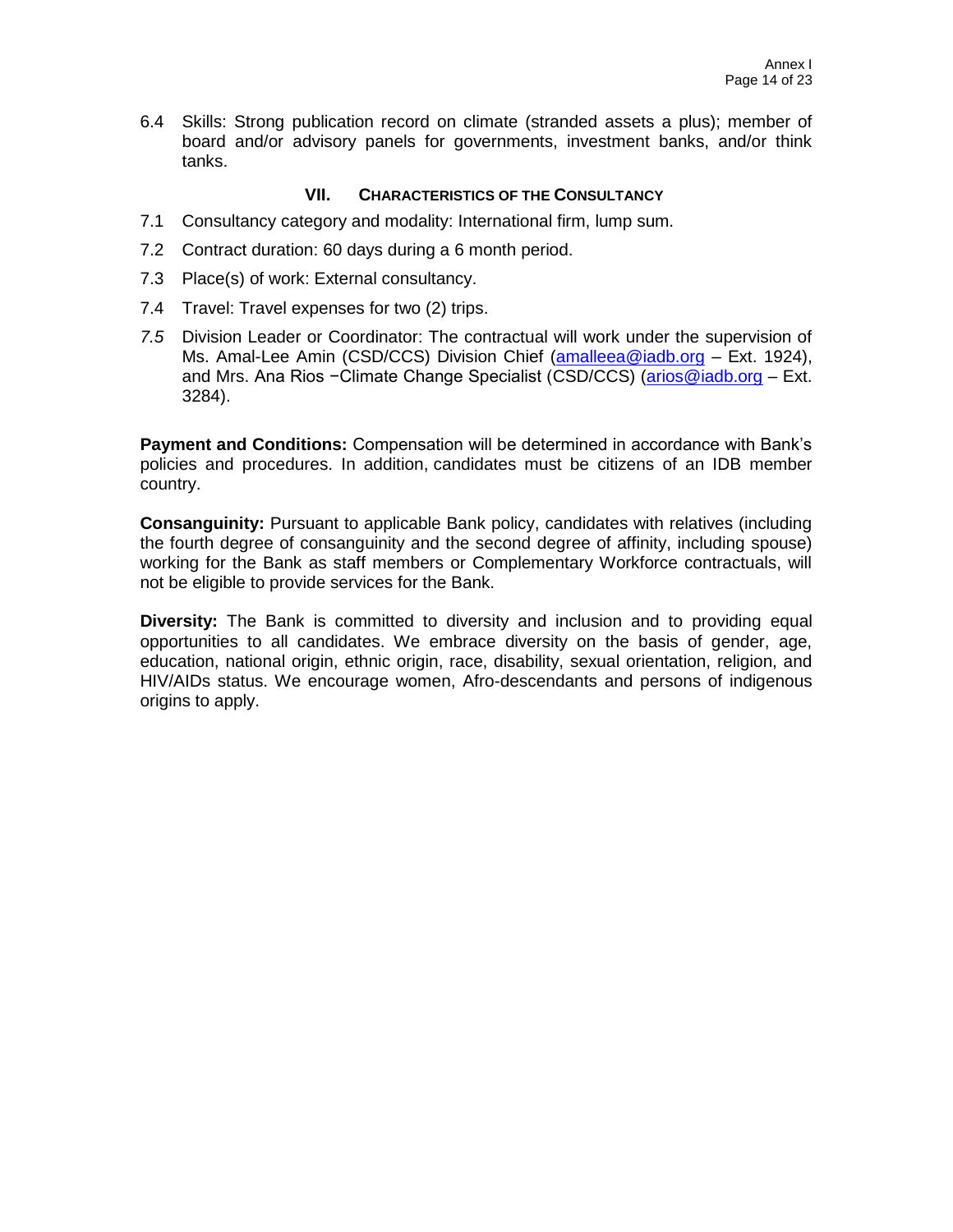## **RG-T2728**

### **REGION-TAILORED ANALYSIS AND RECOMMENDATIONS FOR DESIGN OF EFFECTIVE CLIMATE RISK MANAGEMENT STRATEGIES**

### **TERMS OF REFERENCE**

## **I. BACKGROUND**

- 1.1 Latin American and the Caribbean (LAC) are particularly vulnerable to climate change impacts due to its socioeconomic, geographic, and institutional characteristics as well as high dependence on natural resources and conditions for agricultural production. Climate change is already affecting natural resources, infrastructure and livelihoods. The environmental, social and economic impacts of climate change in the region have been the subject of analysis of several studies reported in the literature. However, how policies and commitments taken in response to climate change might influence and affect the stability of the financial system is an area commonly overlooked that recently has drawn the attention of central banks and governments.
- 1.2 Climate change, other factors affecting natural capital and the policies established in response to them can entail systemic risks to financial stability through their effects on the value of goods and services, price volatility, availability of supplies, and punitive trade measures (Caldecott & McDaniels, 2014). For instance, given their substantial sunk costs and expectation of long-term use, in practice infrastructure projects can be irreversible investments, unusable (or captive) assets if they use technologies generating high GHG emissions or fail to incorporate climate resilience features (Smith School, 2015).
- 1.3 Despite its growing prominence as a topic, there has been little work specifically looking at these issues in Latin America and the Caribbean (LAC). While work has developed rapidly in North America, the European Union, China, and Australia, very little of this work has focused on or been applied to LAC. This is a significant omission, given LAC exposure to environment-related risk factors, the presence of extensive fossil fuel resources that may become 'unburnable' given carbon budget constraints, and the particular challenges and opportunities facing lower income and emerging economies in LAC. It is thus necessary to a better understating on how climate risks might affect the stability of the economic and financial system in LAC in order to assist decision makers in the design and implementation of strategies to reduce their risks and exposure.

- 2.1 The objective of this consultancy is to conduct region-tailored analysis and recommendations for design of effective climate risk management strategies. This will include public and private sector risk management tools, practices, and strategies. To achieve this goal, some relevant issues to be explored include:
	- a. How climate risk may impact on economic policy and future development plans and growth strategies in the region. What are the climate risk management strategies available to tackle the impact? Definition and examples.
	- b. What measures could be employed to integrate resilience through economic and planning decisions and investment strategies to achieve low carbon and climate-resilient economic growth? Analysis at the regional level.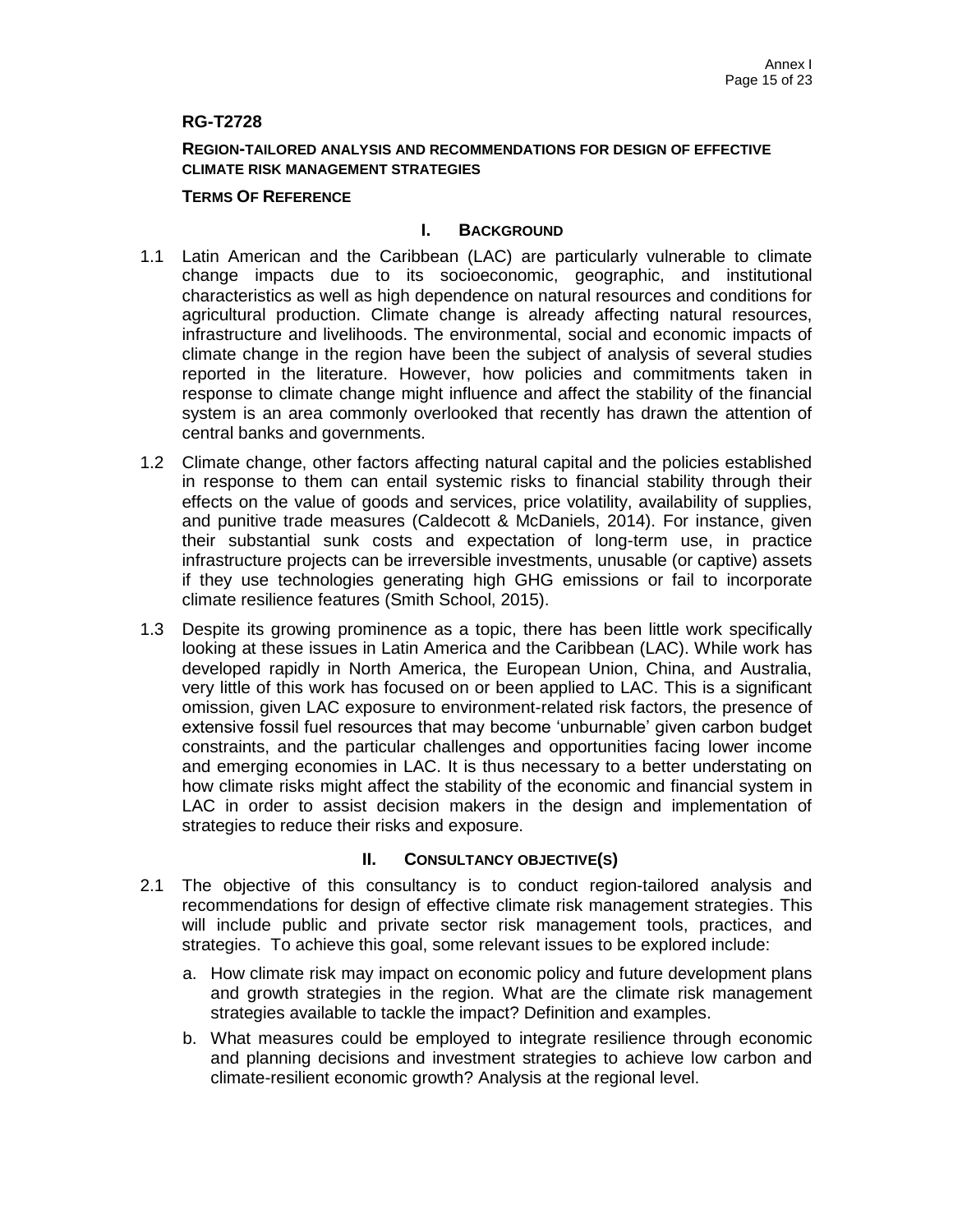- c. How these strategies could be adapted to the region? Analysis at the regional and sector level.
- d. Involvement and participation from Ministries of Finance and Planning, Central Banks and financial institutions (i.e. MDBs, national development banks, intermediaries, etc.)
- e. Recommendations for design and implementation of effective climate risk management strategies

- 3.1 Specific activities to be performed during this consultancy include, among others:
	- a. Review available information and experiences, highlight specific and transferable examples of how this work can be applied, examine how this work has been applied so far, and what outcomes there have been or are likely to be. It would then set out how these examples of best practice might be developed and disseminated in the LAC region. The review would be case study heavy, using real world examples. Analysis and recommendations.
	- b. Conduct interviews with key stakeholders from public and private sectors. This would provide additional context on known and reported activities, identify activities that might not be known to study authors, and to identify work that might be in the pipeline, but is yet to be public domain.

# **IV. REPORTS / DELIVERABLES**

- 4.1 The consultancy involves the delivery of at least the following products:
	- a. Product 1 Outline of desk review (Main activities section "a")
	- b. Product 2 Report of desk review and analysis (Main activities section "a")
	- c. Product 3 List of proposed stakeholders to be interviewed and methodology to be employed in the interview –include time schedule, structure of the interview and questionnaire if applicable (Main activities section "b")
	- d. Product 4 Document summarizing interviews (Main activities section "b")
	- e. Product 5 Report on climate risk management which consolidates, summarizes and revises products 2 and 4
	- f. Product 6 Short version of product 5 (5 pager that targets decision makers from the public and private sector, maximum 5 pages)
	- g. Product 7 Presentation of results in meetings, including some logistic support (for example, in the identification of speakers to present their experiences)

- 5.1 The schedule of payments for this consultancy follows:
	- a. 30% upon submission and Bank's acceptance of products 1 and 2. This report must be submitted within 15 and 90 calendar days respectively after the signature of the contract.
	- b. 10% upon submission and Bank's acceptance of product 3. This activity must be performed within 100 calendar days after the signature of the contract.
	- c. 30% upon submission and Banks's acceptance of products 4 and 5. This activity must be performed within 100 and 120 calendar days respectively after the signature of the contract.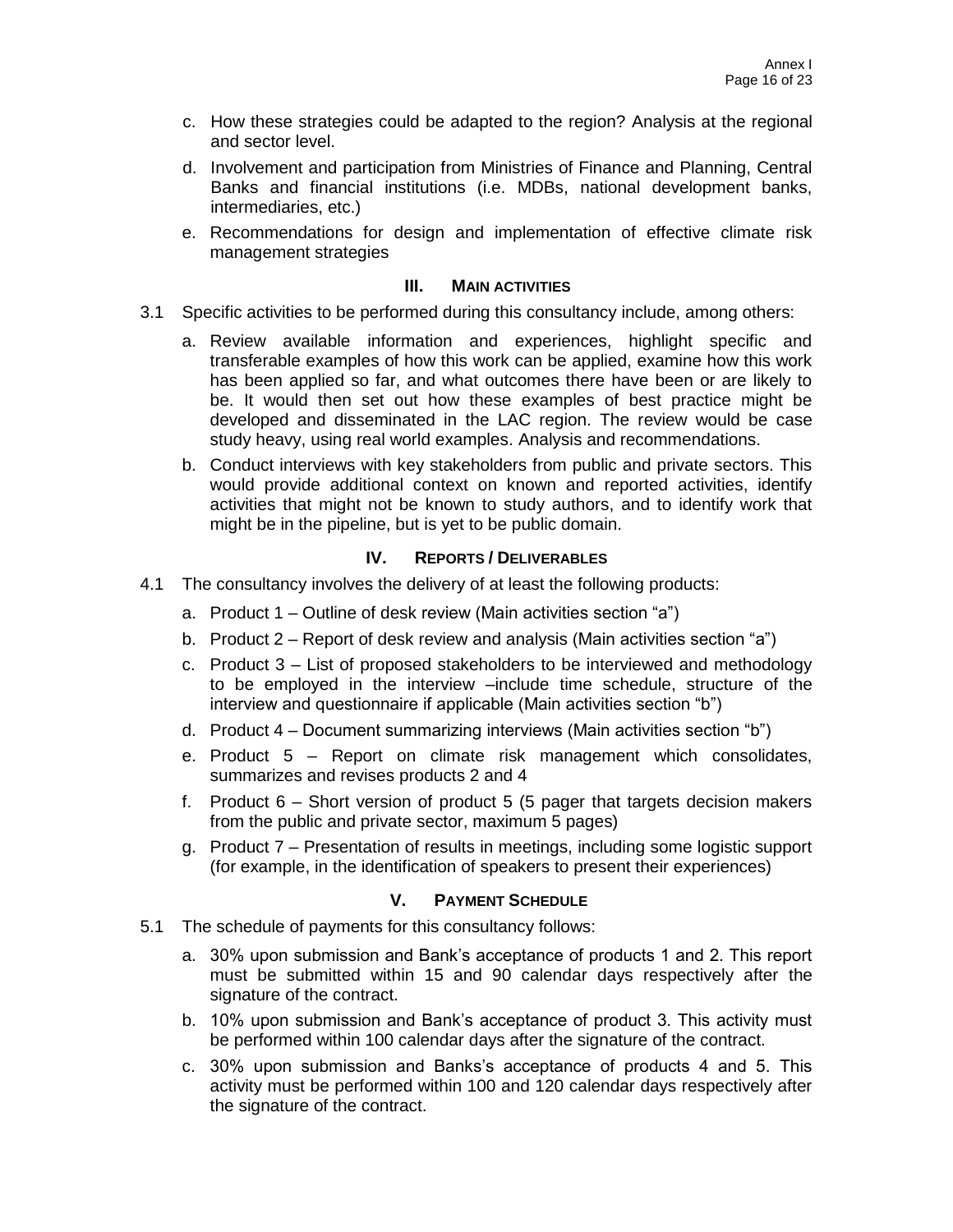- d. 10% upon submission and Banks's acceptance of product 6. This activity must be performed within 160 calendar days after the signature of the contract.
- e. 20% upon submission and Banks's acceptance of product 7. This activity must be performed within 300 calendar days after the signature of the contract.

The acceptance of all reports is in charge of Ms. Amal-Lee Amin (CSD/CCS) Division chief [\(amallea@iadb.org](mailto:amallea@iadb.org) – Ext. 1924); and, Mrs. Ana Rios (CSD/CCS) [\(arios@iadb.org](mailto:arios@iadb.org) – Ext. 3284).

## **VI. QUALIFICATIONS**

- 6.1 Academic Degree / Level & Years of Professional Work Experience: M.Sc. or equivalent and a minimum of ten(10) years of relevant professional experience or the equivalent combination of education and experience in the financial sector; as a professor in university; and/or as a researcher in a relevant organization; and, at least five (5) years of experience delivering talks and speeches to a broad variety of audiences.
- 6.2 Languages: English and Spanish.
- 6.3 Areas of Expertise: Environment, energy, and sustainability.
- 6.4 Skills: Strong publication record on climate (stranded assets a plus); member of board and/or advisory panels for governments, investment banks, and/or think tanks.

## **VII. CHARACTERISTICS OF THE CONSULTANCY**

- 7.1 Consultancy category and modality: Products and External Services Contractual, Lump Sum (PEC).
- 7.2 Contract duration: 50 days during a 10 month period.
- 7.3 Place(s) of work: External consultancy.
- 7.4 Travel: Travel expenses for two (2) trips.
- *7.5* Division Leader or Coordinator: The contractual will work under the supervision of Ms. Amal-Lee Amin (CSD/CCS) Division Chief [\(amalleea@iadb.org](mailto:amalleea@iadb.org) - Ext. 1924), and Mrs. Ana Rios −Climate Change Specialist (CSD/CCS) [\(arios@iadb.org](mailto:arios@iadb.org) – Ext. 3284).

**Payment and Conditions:** Compensation will be determined in accordance with Bank's policies and procedures. In addition, candidates must be citizens of an IDB member country.

**Consanguinity:** Pursuant to applicable Bank policy, candidates with relatives (including the fourth degree of consanguinity and the second degree of affinity, including spouse) working for the Bank as staff members or Complementary Workforce contractuals, will not be eligible to provide services for the Bank.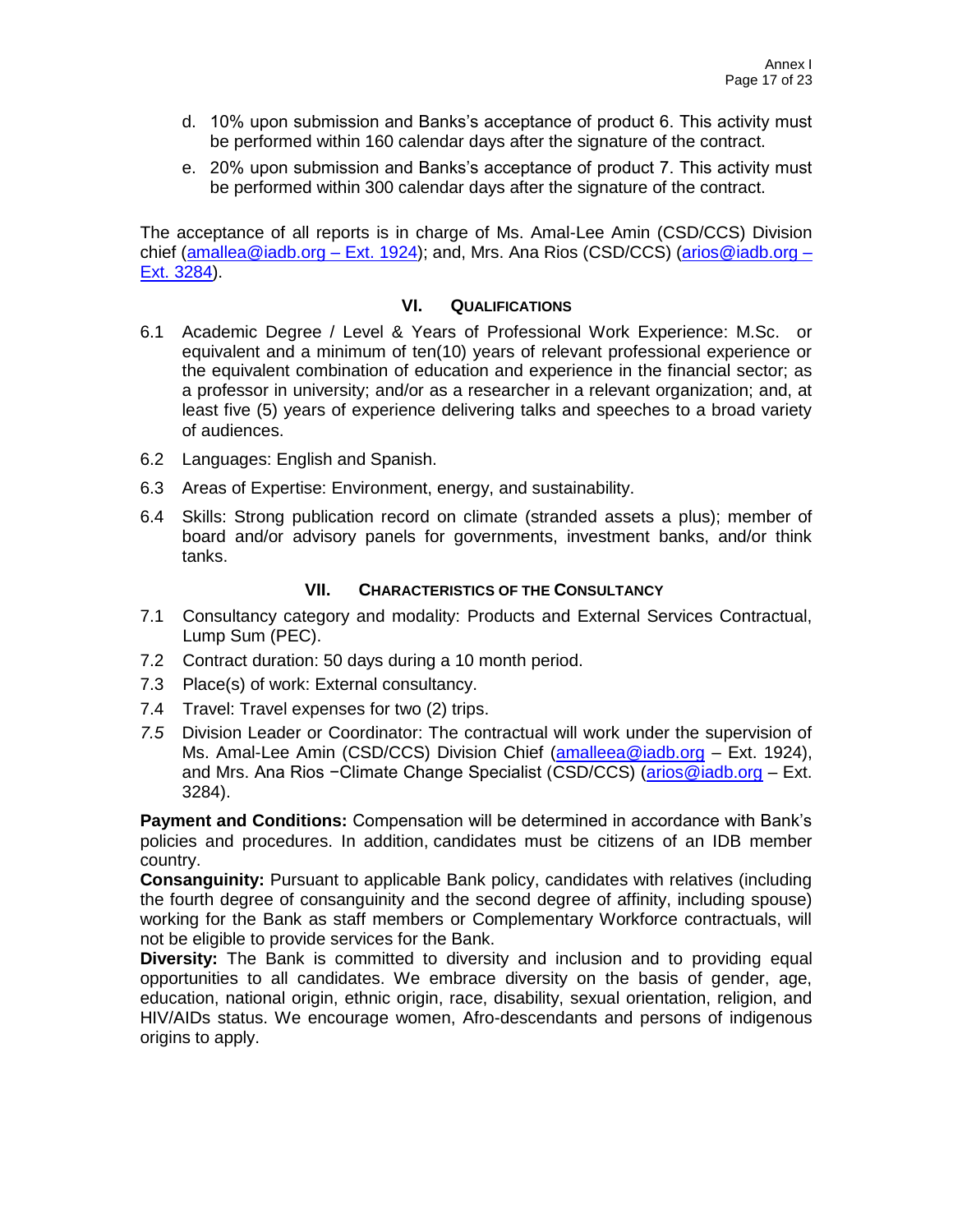## **RG-T2728 COUNTRY LEVEL ANALYSIS AND RECOMMENDATIONS FOR DESIGN OF EFFECTIVE CLIMATE RISK MANAGEMENT STRATEGIES TERMS OF REFERENCE**

### **I. BACKGROUND**

- 1.1 Latin American and the Caribbean (LAC) are particularly vulnerable to climate change impacts due to its socioeconomic, geographic, and institutional characteristics as well as high dependence on natural resources and conditions for agricultural production. Climate change is already affecting natural resources, infrastructure and livelihoods. The environmental, social and economic impacts of climate change in the region have been the subject of analysis of several studies reported in the literature. However, how policies and commitments taken in response to climate change might influence and affect the stability of the financial system is an area commonly overlooked that recently has drawn the attention of central banks and governments.
- 1.2 Climate change, other factors affecting natural capital and the policies established in response to them can entail systemic risks to financial stability through their effects on the value of goods and services, price volatility, availability of supplies, and punitive trade measures (Caldecott & McDaniels, 2014). For instance, given their substantial sunk costs and expectation of long-term use, in practice infrastructure projects can be irreversible investments, unusable (or captive) assets if they use technologies generating high GHG emissions or fail to incorporate climate resilience features (Smith School, 2015).
- 1.3 Despite its growing prominence as a topic, there has been little work specifically looking at these issues in Latin America and the Caribbean (LAC). While work has developed rapidly in North America, the European Union, China, and Australia, very little of this work has focused on or been applied to LAC. This is a significant omission, given LAC exposure to environment-related risk factors, the presence of extensive fossil fuel resources that may become 'unburnable' given carbon budget constraints, and the particular challenges and opportunities facing lower income and emerging economies in LAC. It is thus necessary to a better understating on how climate risks might affect the stability of the economic and financial system in LAC in order to assist decision makers in the design and implementation of strategies to reduce their risks and exposure. Moreover, analysis at the country level is incipient or non-existent. Therefore, the focus of this consultancy is to assist interested countries in performing this analysis and build capacities.

- 2.1 The objective of this consultancy is to conduct country level analysis and recommendations for design of effective climate risk management strategies. This will include public and private sector risk management tools, practices, and strategies. To achieve this goal, some relevant issues to be explored include:
	- a. How climate risk may impact on economic policy and future development plans and growth strategies in the country. What are the climate risk management strategies available to tackle the impact?
	- b. What measures could be employed to integrate resilience through economic and planning decisions and investment strategies to achieve low carbon and climate-resilient economic growth?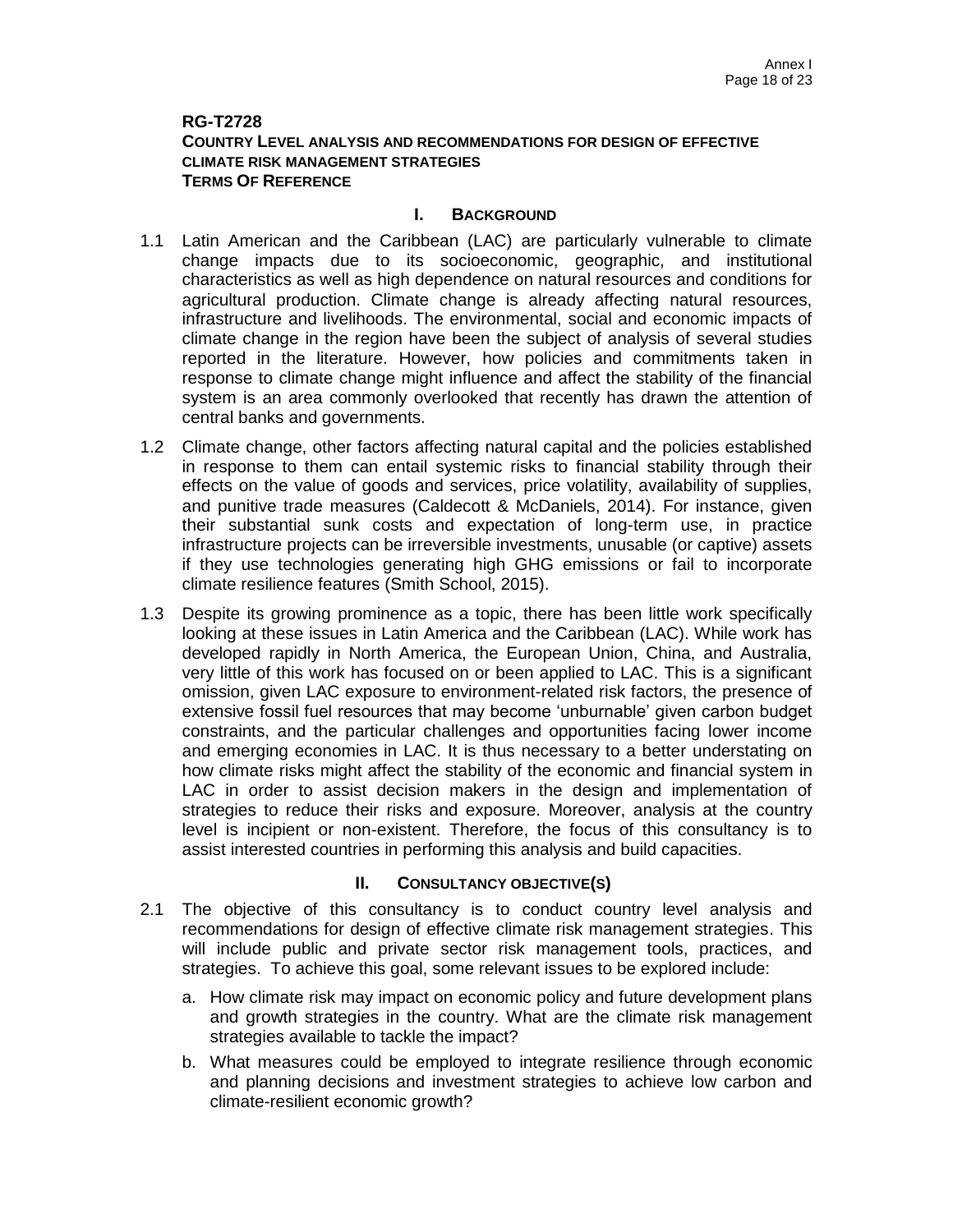- c. How these strategies could be adapted? Main actors to be involved. Analysis at the regional and sector level.
- d. Regulation of the financial system; driving growth through strategies for sustainable infrastructure investment and enabling domestic green finance; and, disclosure of climate related risks
- e. Involvement and participation from Ministries of Finance and Planning, Central Banks and financial institutions (i.e. MDBs, national development banks, intermediaries, etc.)
- f. Recommendations for design and implementation of effective climate risk management strategies

- 3.1 Specific activities to be performed during this consultancy include, among others:
	- a. Review available information and experiences, highlight specific and transferable examples of how this work can be applied, examine how this work has been applied so far, and what outcomes there have been or are likely to be. It would then set out how these examples of best practice might be developed and disseminated. The review would be case study heavy, using real world examples. Analysis and recommendations.
	- b. Conduct interviews with key stakeholders from public and private sectors. This would provide additional context on known and reported activities, identify activities that might not be known to study authors, and to identify work that might be in the pipeline, but is yet to be public domain.

## **IV. REPORTS / DELIVERABLES**

- 4.1 The consultancy involves the delivery of at least the following products:
	- a. Product 1 Outline of desk review (Main activities section "a")
	- b. Product 2 Report of desk review and analysis (Main activities section "a")
	- c. Product 3 List of proposed stakeholders to be interviewed and methodology to be employed in the interview –include time schedule, structure of the interview and questionnaire if applicable (Main activities section "b")
	- d. Product 4 Document summarizing interviews (Main activities section "b")
	- e. Product 5 Report on climate risk management which consolidates, summarizes and revises products 2 and 4
	- f. Product 6 Short version of product 5 (5 pager that targets decision makers from the public and private sector, maximum 5 pages)
	- g. Product 7 Presentation of results in meetings, including some logistic support (for example, in the identification of speakers to present their experiences)

- 5.1 The schedule of payments for this consultancy follows:
	- a. 30% upon submission and Bank's acceptance of products 1 and 2. This report must be submitted within 15 and 90 calendar days respectively after the signature of the contract.
	- b. 10% upon submission and Bank's acceptance of product 3. This activity must be performed within 100 calendar days after the signature of the contract.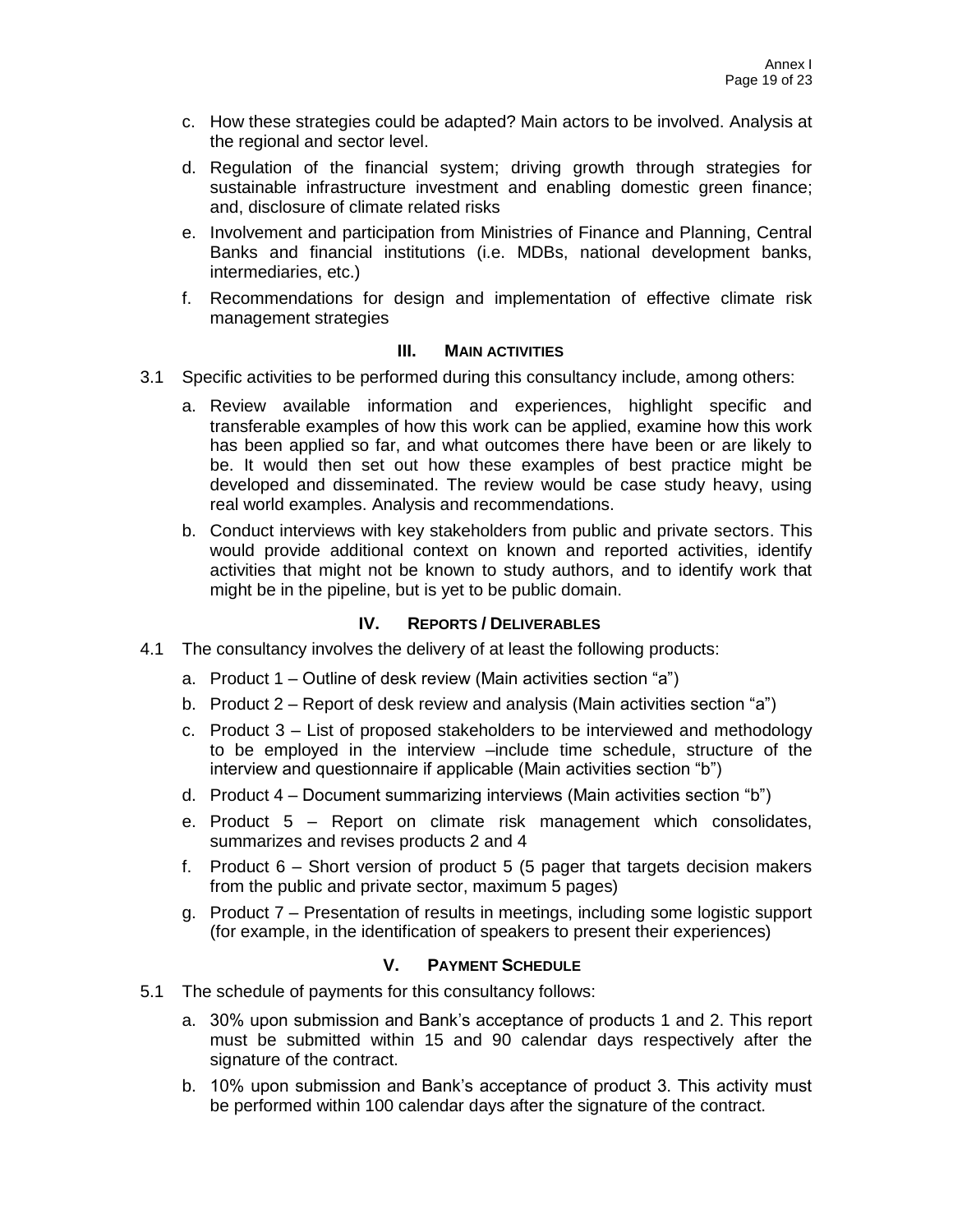- c. 30% upon submission and Banks's acceptance of products 4 and 5. This activity must be performed within 100 and 120 calendar days respectively after the signature of the contract.
- d. 10% upon submission and Banks's acceptance of product 6. This activity must be performed within 160 calendar days after the signature of the contract.
- e. 20% upon submission and Banks's acceptance of product 7. This activity must be performed within 300 calendar days after the signature of the contract.

The acceptance of all reports is in charge of Ms. Amal-Lee Amin (CSD/CCS) Division chief [\(amallea@iadb.org](mailto:amallea@iadb.org) – Ext. 1924); and, Mrs. Ana Rios (CSD/CCS) [\(arios@iadb.org\)](mailto:arios@iadb.org).

### **VI. QUALIFICATIONS**

- 6.1 Academic Degree / Level & Years of Professional Work Experience: M.Sc. or equivalent and a minimum of ten(10) years of relevant professional experience or the equivalent combination of education and experience in the financial sector; as a professor in university; and/or as a researcher in a relevant organization; and, at least five (5) years of experience delivering talks and speeches to a broad variety of audiences.
- 6.2 Languages: English and Spanish.
- 6.3 Areas of Expertise: Environment, energy, and sustainability.
- 6.4 Skills: Strong publication record on climate (stranded assets a plus); member of board and/or advisory panels for governments, investment banks, and/or think tanks.

## **VII. CHARACTERISTICS OF THE CONSULTANCY**

- 7.1 Consultancy category and modality: Products and External Services Contractual, Lump Sum (PEC).
- 7.2 Contract duration: 50 days during a 10 month period.
- 7.3 Place(s) of work: External consultancy.
- 7.4 Travel: Travel expenses.
- 7.5 Division Leader or Coordinator: The contractual will work under the supervision of Ms. Amal-Lee Amin (CSD/CCS) Division Chief [\(amalleea@iadb.org](mailto:amalleea@iadb.org) - Ext. 1924), and Mrs. Ana Rios −Climate Change Specialist (CSD/CCS) [\(arios@iadb.org](mailto:arios@iadb.org) – Ext. 3284).

**Payment and Conditions:** Compensation will be determined in accordance with Bank's policies and procedures. In addition, candidates must be citizens of an IDB member country.

**Consanguinity:** Pursuant to applicable Bank policy, candidates with relatives (including the fourth degree of consanguinity and the second degree of affinity, including spouse) working for the Bank as staff members or Complementary Workforce contractuals, will not be eligible to provide services for the Bank.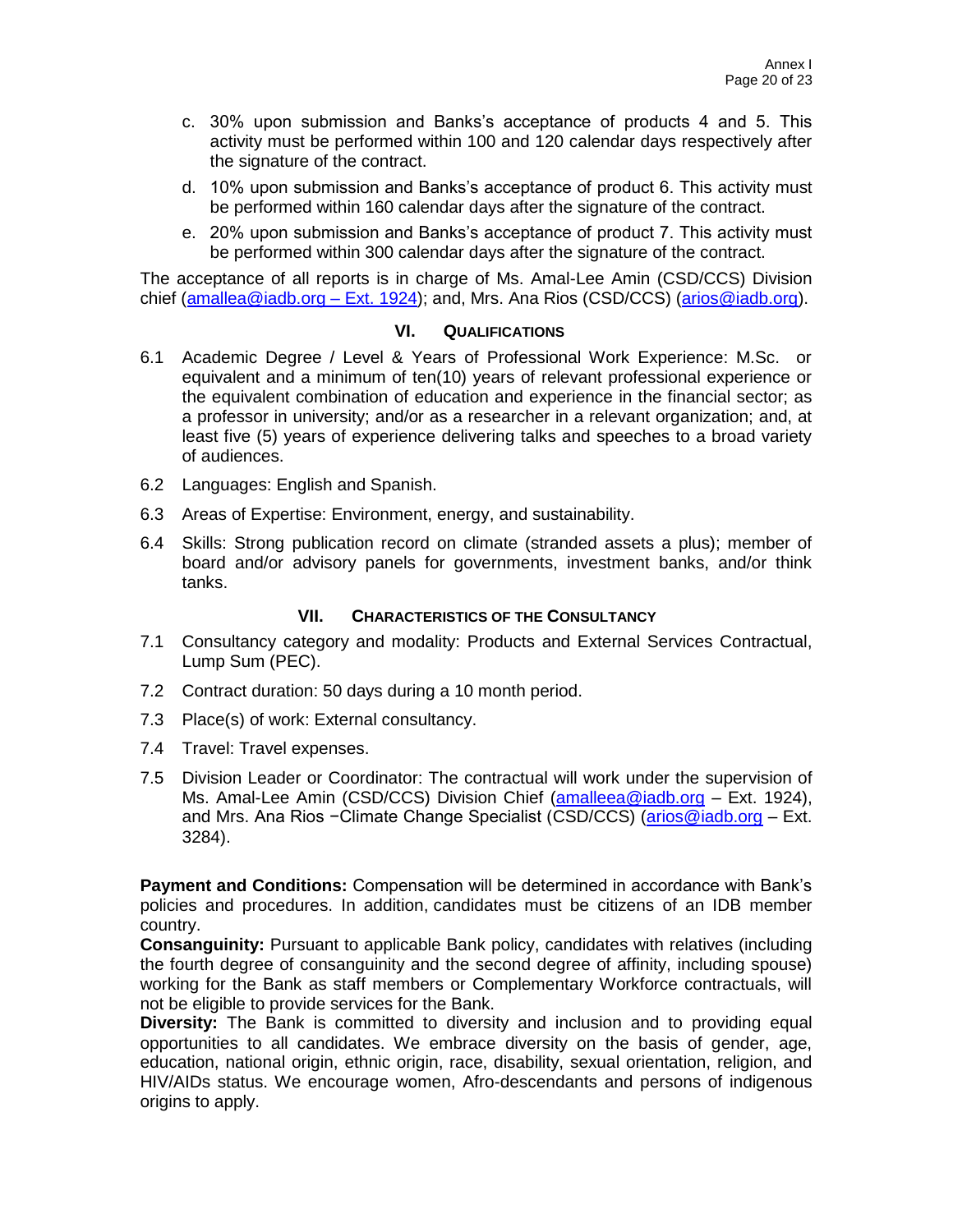## **RG-T2728 ASSESSMENT OF RISK MANAGEMENT OPTIONS TO MINIMIZE LOSSES AND DAMAGES TERMS OF REFERENCE**

## **I. BACKGROUND**

- 1.1 Latin American and the Caribbean (LAC) are particularly vulnerable to climate change impacts due to its socioeconomic, geographic, and institutional characteristics as well as high dependence on natural resources and conditions for agricultural production. Climate change is already affecting natural resources, infrastructure and livelihoods. The environmental, social and economic impacts of climate change in the region have been the subject of analysis of several studies reported in the literature. However, how policies and commitments taken in response to climate change might influence and affect the stability of the financial system is an area commonly overlooked that recently has drawn the attention of central banks and governments.
- 1.2 Climate change, other factors affecting natural capital and the policies established in response to them can entail systemic risks to financial stability through their effects on the value of goods and services, price volatility, availability of supplies, and punitive trade measures (Caldecott & McDaniels, 2014). For instance, given their substantial sunk costs and expectation of long-term use, in practice infrastructure projects can be irreversible investments, unusable (or captive) assets if they use technologies generating high GHG emissions or fail to incorporate climate resilience features (Smith School, 2015).
- 1.3 Despite its growing prominence as a topic, there has been little work specifically looking at these issues in Latin America and the Caribbean (LAC). While work has developed rapidly in North America, the European Union, China, and Australia, very little of this work has focused on or been applied to LAC. This is a significant omission, given LAC exposure to environment-related risk factors, the presence of extensive fossil fuel resources that may become 'unburnable' given carbon budget constraints, and the particular challenges and opportunities facing lower income and emerging economies in LAC. It is thus necessary to a better understating on how climate risks might affect the stability of the economic and financial system in LAC in order to assist decision makers in the design and implementation of strategies to reduce their risks and exposure.

- 2.1 The objective of this consultancy is to conduct an assessment of risk management options to minimize losses and damages. This will include public and private sector risk management tools, practices, and strategies. To achieve this goal, some relevant issues to be explored include:
	- a. Analysis and evaluation of risk management options to minimize climate risk, including potential losses and damages arising from climate impacts (i.e. microinsurance and insurance)
	- b. Identify and design appropriate instruments, partnerships and measures for increasing private sector driven solutions to managing climate risk and ensuring resilience, particularly for sustainable
	- c. Recommendations for design and implementation of effective climate risk management strategies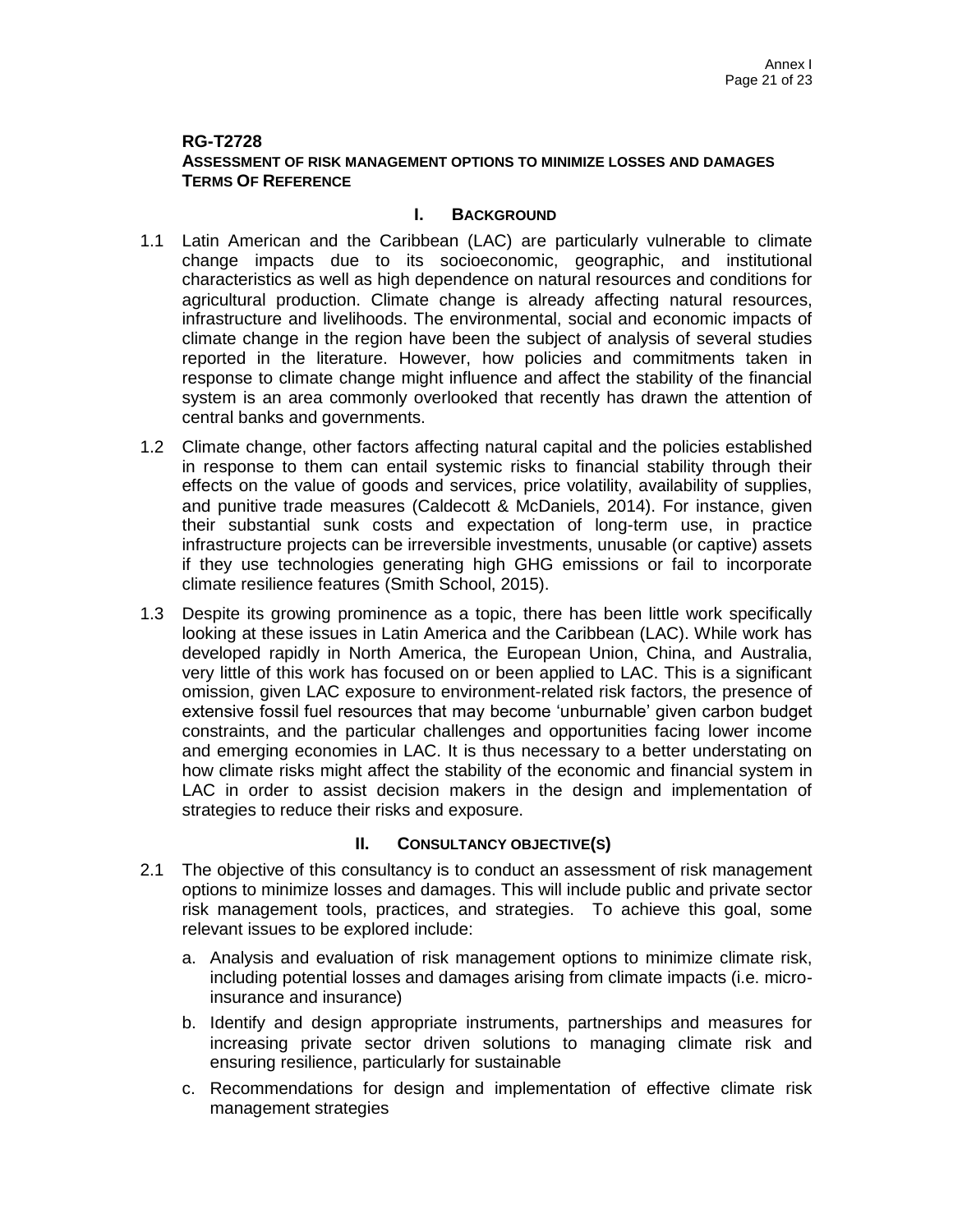- 3.1 Specific activities to be performed during this consultancy include, among others:
	- a. Review available information and experiences, highlight specific and transferable examples of how this work can be applied, examine how this work has been applied so far, and what outcomes there have been or are likely to be. It would then set out how these examples of best practice might be developed and disseminated. The review would be case study heavy, using real world examples. Analysis for a specific sector/industry and recommendations.
	- b. Conduct interviews with key stakeholders from public and private sectors. This would provide additional context on known and reported activities, identify activities that might not be known to study authors, and to identify work that might be in the pipeline, but is yet to be public domain.

### **IV. REPORTS / DELIVERABLES**

- 4.1 The consultancy involves the delivery of at least the following products:
	- a. Product 1 Outline of desk review (Main activities section "a")
	- b. Product 2 Report of desk review and analysis (Main activities section "a")
	- c. Product 3 List of proposed stakeholders to be interviewed and methodology to be employed in the interview –include time schedule, structure of the interview and questionnaire if applicable (Main activities section "b")
	- d. Product 4 Document summarizing interviews (Main activities section "b")
	- e. Product 5 Report on climate risk management which consolidates, summarizes and revises products 2 and 4
	- f. Product 6 Short version of product 5 (5 pager that targets decision makers from the public and private sector, maximum 5 pages)
	- g. Product 7 Presentation of results in meetings, including some logistic support (for example, in the identification of speakers to present their experiences)

- 5.1 The schedule of payments for this consultancy follows:
	- a. 30% upon submission and Bank's acceptance of products 1 and 2. This report must be submitted within 15 and 90 calendar days respectively after the signature of the contract.
	- b. 10% upon submission and Bank's acceptance of product 3. This activity must be performed within 100 calendar days after the signature of the contract.
	- c. 30% upon submission and Banks's acceptance of products 4 and 5. This activity must be performed within 100 and 120 calendar days respectively after the signature of the contract.
	- d. 10% upon submission and Banks's acceptance of product 6. This activity must be performed within 160 calendar days after the signature of the contract.
	- e. 20% upon submission and Banks's acceptance of product 7. This activity must be performed within 300 calendar days after the signature of the contract.